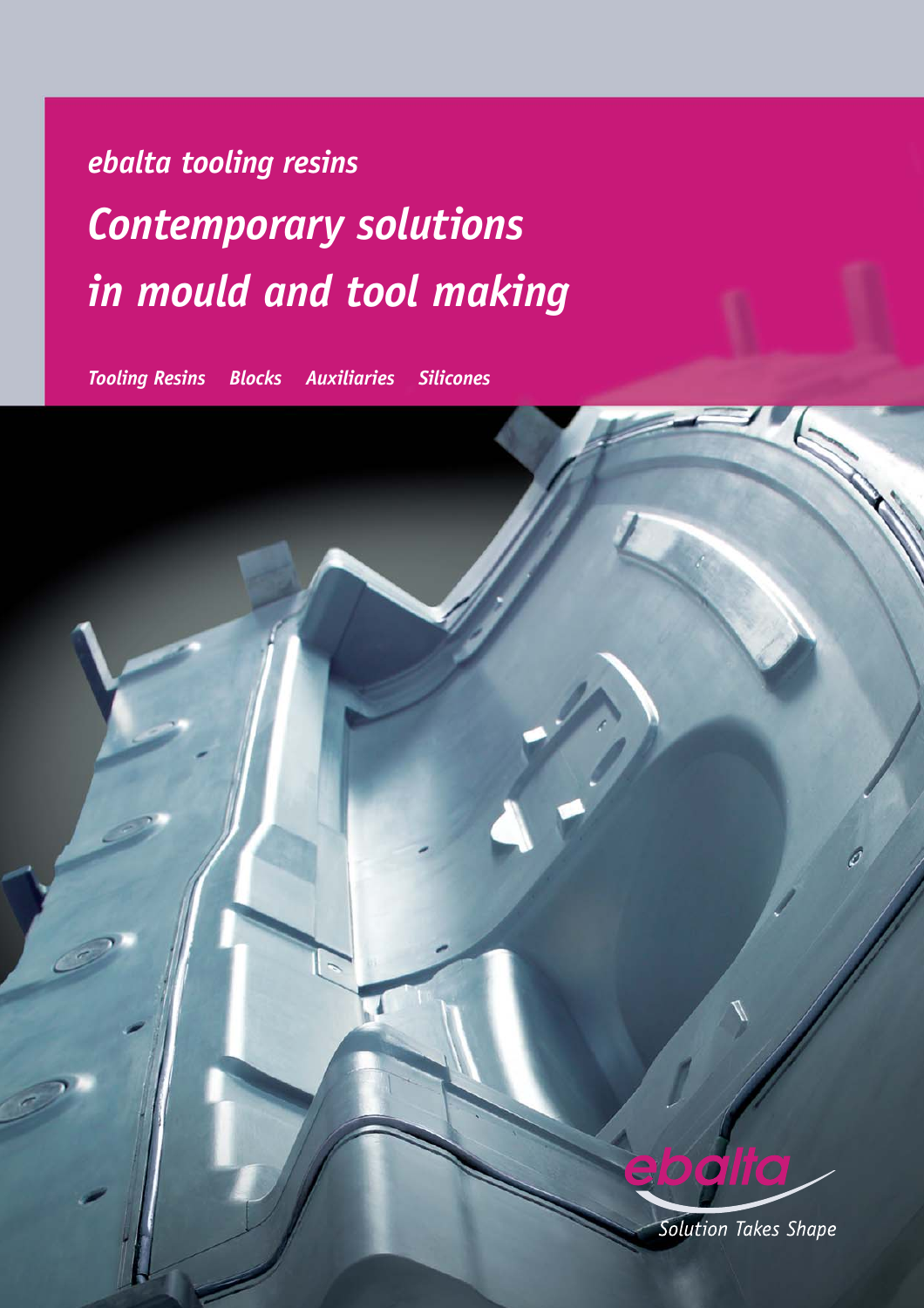### *Tooling resins are our world. The power of innovation is our motor.*

**2**

*In 30 years of the production of high-quality tooling resins, ebalta has developed new resin systems for the optimisation of the production of parts again and again. Especially the high requirements in the making of moulds and tools motivate us to find more and more efficient solutions. Today, ebalta tooling resins mark a new standard for this demanding area – as an economical alternative to all the conventional materials.* 

### *Factor progress: growing demands require new ways of thinking*

Formula 1, aerospace, shipbuilding – plastic compounds today characterise the most sensitive and modern technologies and fields of research since they are much cheaper and lighter than metallic materials, although they are as solid as them. For the same reasons, the materials being used here also offer an enormous potential for the making of moulds and tools: the time and cost expenses in the production of parts are clearly reduced – and your competitive advantage is enhanced. This is a valuable aspect with regard to the growing competitive pressure. The strategy of success: resin systems that are adapted to your requirements, a broad range of additional products aligned to these and the intense dialogue. These three pillars guide you from the first consultation on the selection of materials through to the support in the production directly to your goal: a perfect result of a convincing quality.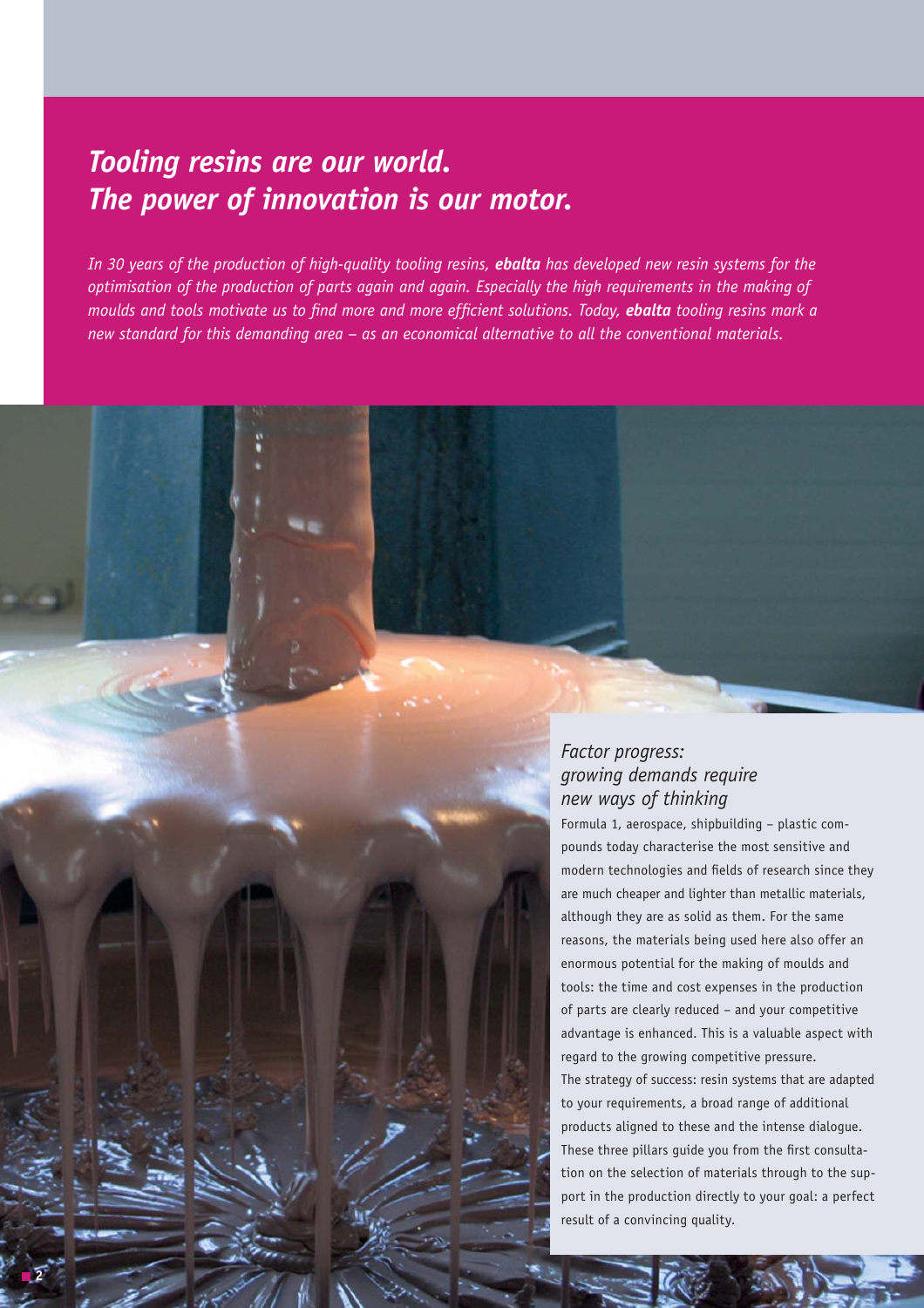### *Whoever goes new ways proves to be farsighted. And deserves the most experienced advisors.*

*Many ways lead to the mould: as different as the production processes and materials used may be in mould and tool making, the framework conditions are the same everywhere. Increasing time and cost pressure may not affect precision, rapidity and the high technical quality of the production. Efficient approaches to a problem with new materials and the continuous advice of our very experienced technicians offer a promising perspective for this.* 

#### *Plastics instead of metals – benefit from our experience*

The most convincing criterion for the use of tooling resins: You obtain an enormous competitive advantage. In order to facilitate the correct handling of these new materials, we ensure that you are supported by skilled experts right from the beginning. In this, experience is the best advisor: on the basis of numerous successful projects, we find the solution which perfectly satisfies your needs. Already the right choice of materials and processes is a decisive factor:

- What does your tool have to perform?
- What is the target life cycle?
- Would the use of tooling resins fulfil your target or would a metallic material suit better?

Whenever you are looking for advice, our experts are at your disposal for the complete duration of the project.

#### *ebalta materials for mould and tool making*

- Surface and casting resins
- **Blocks and boards**
- Silicones, lay up pastes
- **Additional products and auxiliaries**

### *Fast, guaranteed: worldwide distribution network*

*ebalta* will deliver your product quickly and reliably – including customer support, order assembly and shipping – so that you can concentrate on what´s important to you: tool making.

#### *Contents*

| <b>ebalta</b> tooling resins in mould and                                                                                                                                                                                            |  |
|--------------------------------------------------------------------------------------------------------------------------------------------------------------------------------------------------------------------------------------|--|
| tool making $-$ all the advantages at a glance $-$ 4                                                                                                                                                                                 |  |
|                                                                                                                                                                                                                                      |  |
| Build-up method - 6-7                                                                                                                                                                                                                |  |
| Casting method, Milling <u>____________________</u> 8-9                                                                                                                                                                              |  |
| Product recommendations for moulds —— 10-19                                                                                                                                                                                          |  |
| Foam and RIM moulds ———————————————————— 10                                                                                                                                                                                          |  |
| Vacuum forming moulds <u>- and the state of</u> 11                                                                                                                                                                                   |  |
| Moulds for the production of composites - 12-13                                                                                                                                                                                      |  |
| Lay up pastes <u>expression and the set of the set of the set of the set of the set of the set of the set of the set of the set of the set of the set of the set of the set of the set of the set of the set of the set of the s</u> |  |
| Sheet metal forming tools - 14-15                                                                                                                                                                                                    |  |
| Moulds for plaster, concrete and ceramics - 16                                                                                                                                                                                       |  |
| Fixtures and gauges <u>and states</u> 17                                                                                                                                                                                             |  |
| Bath models for nickel shell tools —————————— 18-19                                                                                                                                                                                  |  |
| <b><i>ebablock</i></b> <sup>®</sup> – cast-to-shape cavity block —— 20-21                                                                                                                                                            |  |
| Production auxiliaries and the little helpers                                                                                                                                                                                        |  |
| from <i>ebalta</i> $\longrightarrow$                                                                                                                                                                                                 |  |

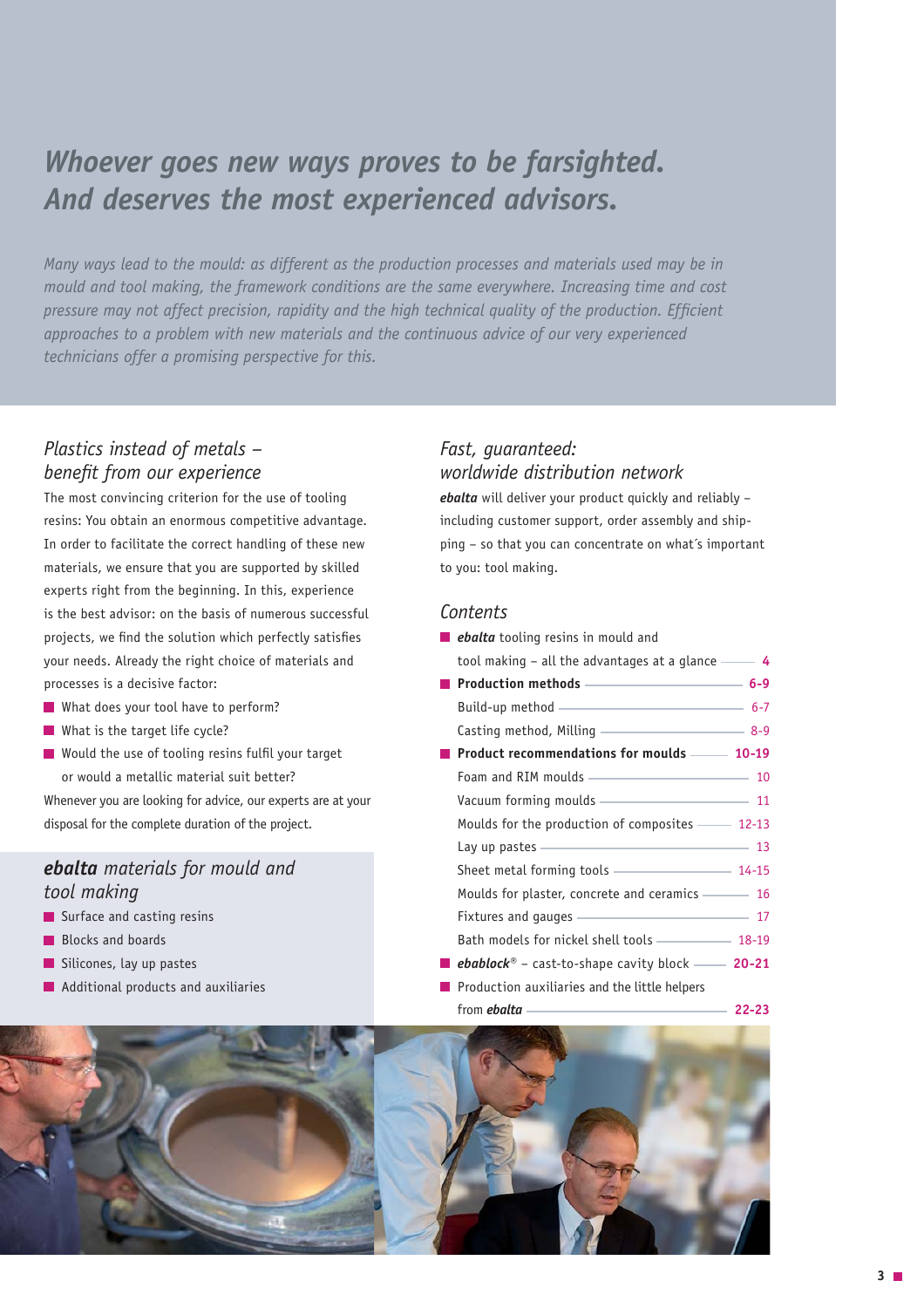### *ebalta tooling resins for the highest precision and safe production cycles in mould and tool making*

*Wherever perfection, precision and process safety are demanded, high-quality tooling resin systems are the more economical and safer solution. Our product portfolio which was developed especially for this area of use is manifold. ebalta offers you a high-performance product for any kind of requirements.*

### *The sum of all the advantages is your competitive advantage.*

Moulds made of *ebalta* tooling resins offer numerous advantages. Depending on the manufacturing process in which moulds of plastic are used, there are great potentials for saving costs. Regardless of the requirements to the mould, you will always achieve an optimum priceperformance ratio with plastics – and of course the result is of the highest quality. With many applications and especially with very complex geometries, tooling resins are the only possibility to have the production carried out economically.

#### *Time*

Thanks to the quick availability of *ebalta* tooling resins, such moulds lead to a considerable reduction of the overall duration of the project – depending on the process, it can be reduced to up to 30% of steel moulds, for example.

#### *Material*

Very often, the material used is the highest cost factor. Due to their low specific weight the use of plastics can contribute to a clear reduction in cost here, too, with

sufficient strength. Especially with big moulds, the use of material can be decreased to up to 50 %.

#### *Geometry*

The increasing complexity of the geometries can be much easier implemented with *ebalta* tooling resins than with metals. This is the only possibility to get big bended open-die surfaces.

### *ebalta tooling resins versus metals – all the advantages at a glance*

- $\blacksquare$  quick
- $\blacksquare$  at a favourable price
- **Considerably lower weight**
- smooth production, even of very big and complex moulds
- $\blacksquare$  easy carrying out of alterations
- **individual alignment to the respective application**
- **h** heating close to the contours
- **n** moulding of already existing models or parts
- $\blacksquare$  quicker milling





*Picture credits: First Composites GmbH Picture credits: Ajas GmbH* **4***RIM mould with a surface of OH 35*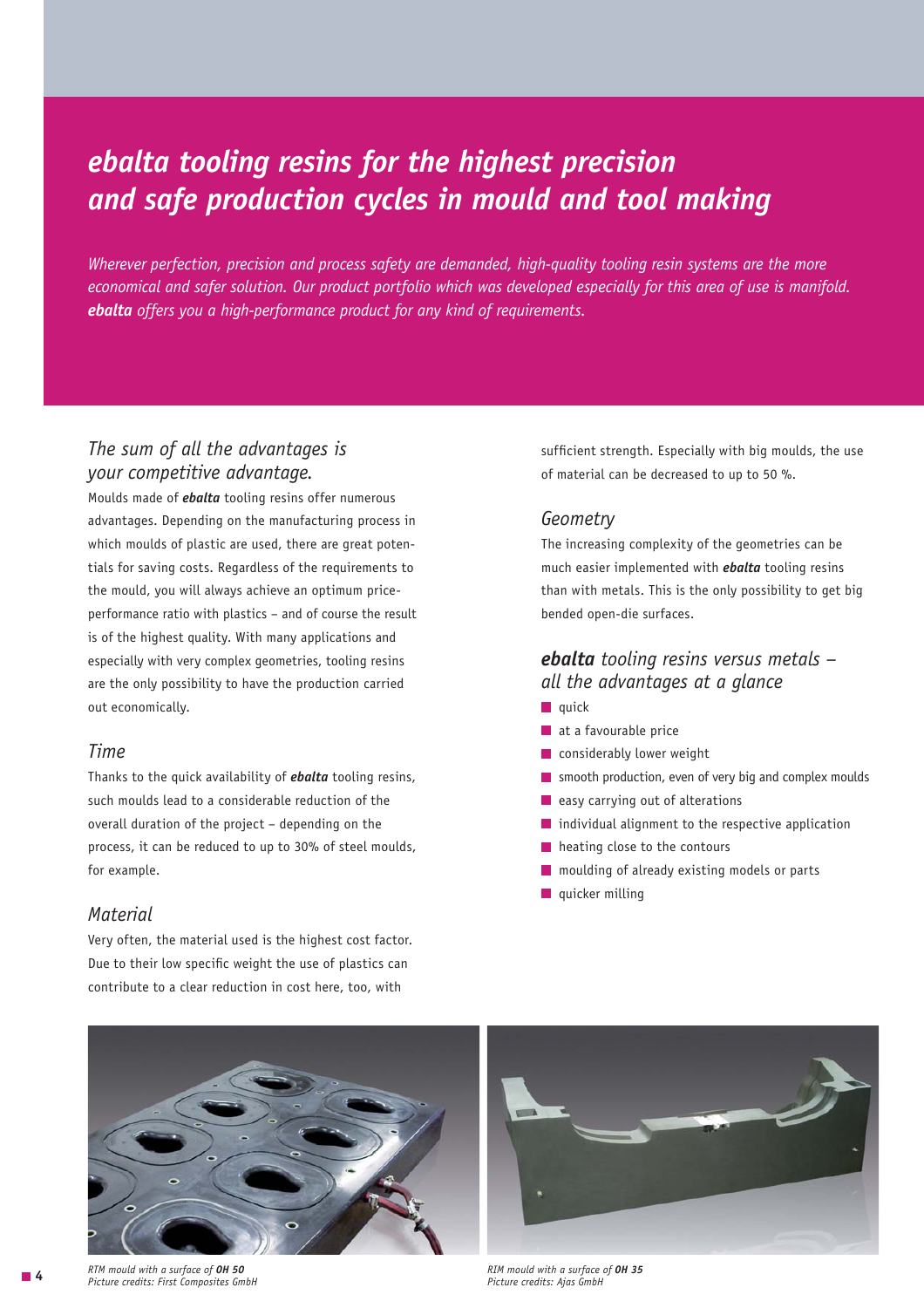### *30 years of experience are the best expert knowledge: ebalta shows you new potentials and individual solutions*

As a manufacturer of tooling resin systems as well as of block and board materials, **ebalta** has gained a *maximum of competence and experience in the making of moulds and tools, which is now the best basis for developing new tooling resin systems exactly adapted to the application practice. Every project is a new challenge, and even experienced mould makers seek advice from our experts. This does not only but especially apply for the switch towards an innovative technology.* 

### *Special tasks require special solutions*

Which possibilities do our materials offer you? What has to be observed in the manufacturing process? Are the geometries of the parts limited? All these questions will be answered by our team of experts whenever you need to be supported. In addition, we supply you with a material which fulfils the requirements to the desired tool or the mould by 100 %. If necessary, it will be aligned with your specific requirements in our company laboratory. *ebalta* tooling resins have proved to be reliable materials offering you an exceptionally broad range of characteristics.

### *Compare it – here comes an overview of the advantages of ebalta tooling resins*

- complete product range
- **u** very high quality of characteristics
- $\blacksquare$  individual complete solutions according to your requirements
- individual development of materials: materials are modified or customised for the respective application

### *Performance and service for mould and tool making*

- **30 years of experience**
- Deep know-how: counselling by application engineers, model and tool makers with many years of experience
- Intensive advice during the overall duration of the project
- $\blacksquare$  High technical level
- Competent customer service
- **Quick delivery**
- **Certified quality management system according to** DIN EN ISO 9001:2000
- **Certified environmental management system according** to DIN EN ISO 14001
- **Company laboratory**





*Mechanical testing of the materials Development and modification in the company laboratory* **5**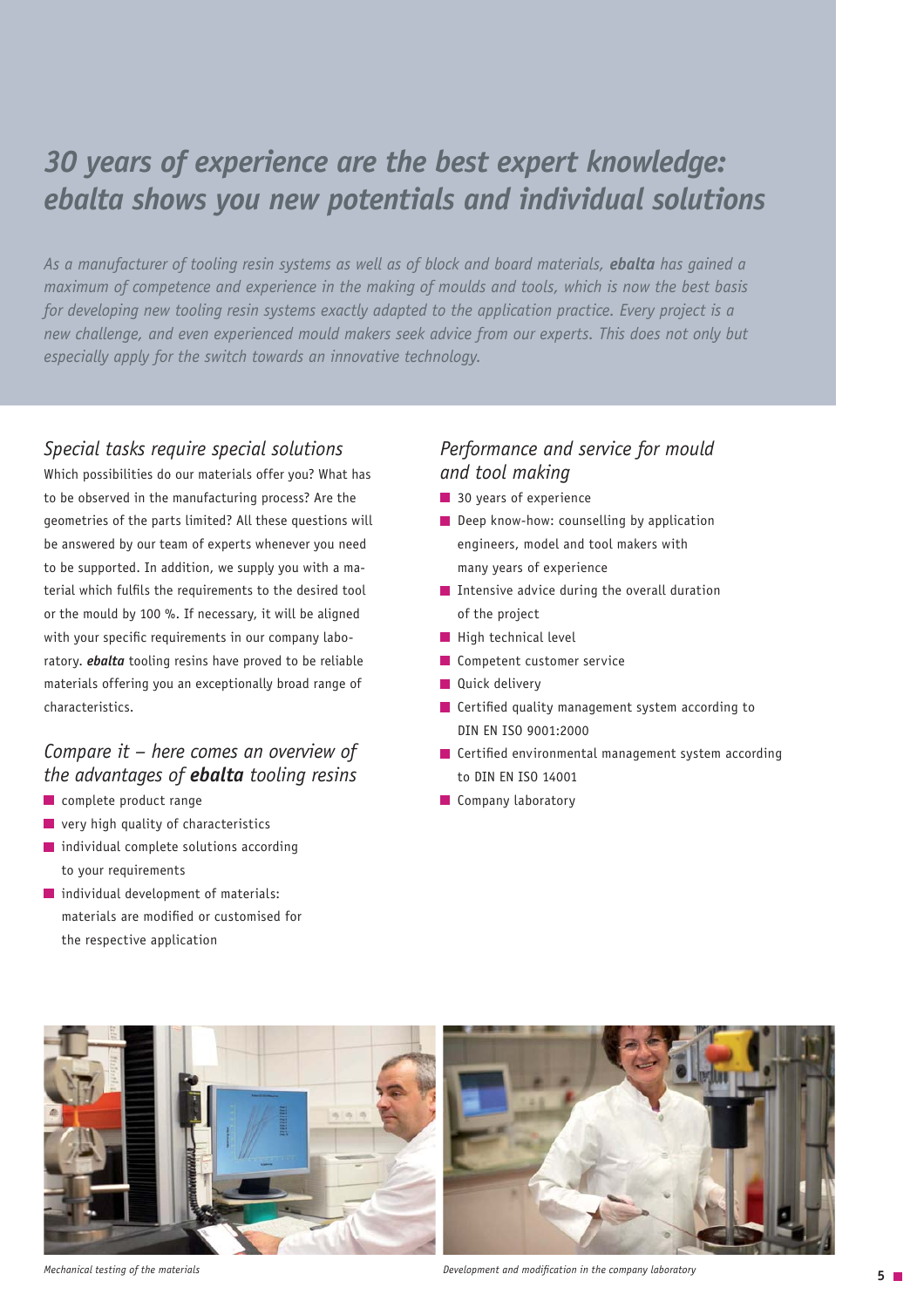### *Production methods*

### *Various production methods require flexible products – and good counselling*

*For the production of moulds and tools, different methods are used. The most common ones are the build-up and the casting method as well as milling. Our experts are at your disposal with a lot of expert knowledge and practical experience for the right choice of method and materials.*

#### *The methods:*

- **Build-up method**
- Casting method
- **Milling**

#### *This is how we find the right method*

- $\blacksquare$
- **Precision**
- **Equipment available**
- $\blacksquare$  Time available
- Initial situation: CAD data, master model, part or drawing

#### *Product diversity includes a diversity of solutions*

- Surface resins (OH)
- Coupling pastes (KP)
- **Laminating and general purpose resins (LH + AH)**
- Casting resins (GH)
- Pastes (PS)
- **Blocks and boards** 
	- (*ebablock®*, *ebaboard*, *ebazell*)
- Silicones
- **Additional products and auxiliaries**



If necessary, your material will be individually developed in our laboratory. All the *ebalta* materials are tested according to all the quality standards and technically faultless.

application.

*ebalta* avails of the right material and an economical solution for you for any type of task. You have the task, we have the experience for aligning the material exactly with your task and the production method. Our team knows which product is the right one for your special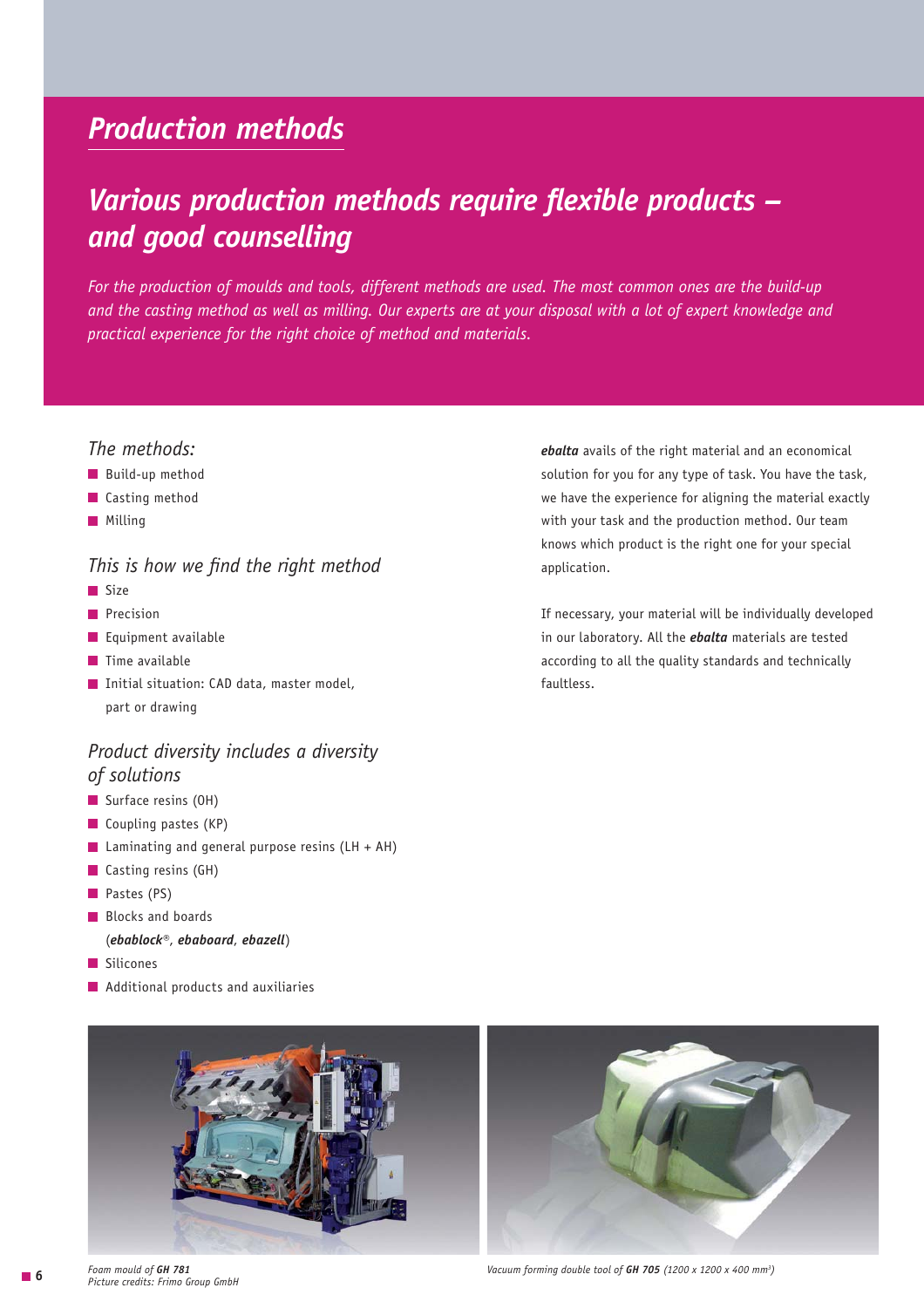### *The build-up method*

### *1. Surface layer*

The surface resin has to be aligned with mechanical, thermal and chemical requirements and with the loads to be expected. Within the pot life, a surface layer of 1-2 mm thickness is applied free of blisters to the counter mould, to which a release agent has been applied.

#### *2. Coupling layer*

The coupling layer is applied with a thickness of max. 1 mm to the slightly cured but still sticky surface layer. This ensures a good adhesion of the surface resin to the backfilling. Furthermore, this grants for a sufficiently long processing time for the following working cycles.



### *3. Backfilling*

#### *Backfilling casting*

The next step is the casting with a casting resin system which in most of the cases is additionally filled with granular materials such as e.g. aluminium grit. In doing so, shrinkage is reduced and the casting volume is increased.

#### *Backfilling stamping*

A general purpose resin is filled with granular materials such as aluminium grit for example in order to get a stamping mass. This is stamped to the coupling layer in several layers. Due to the stamping, the material solidifies to a compact mass which is able to absorb developing forces.

#### *Backfilling laminating*

A laminate is made of glass fabrics and laminating resin. The laminate should be manufactured symmetrically and with as little resin as possible. Instead of fabrics, it is also possible to work with laminate paste. The support of the laminate layer is achieved with a frame construction.





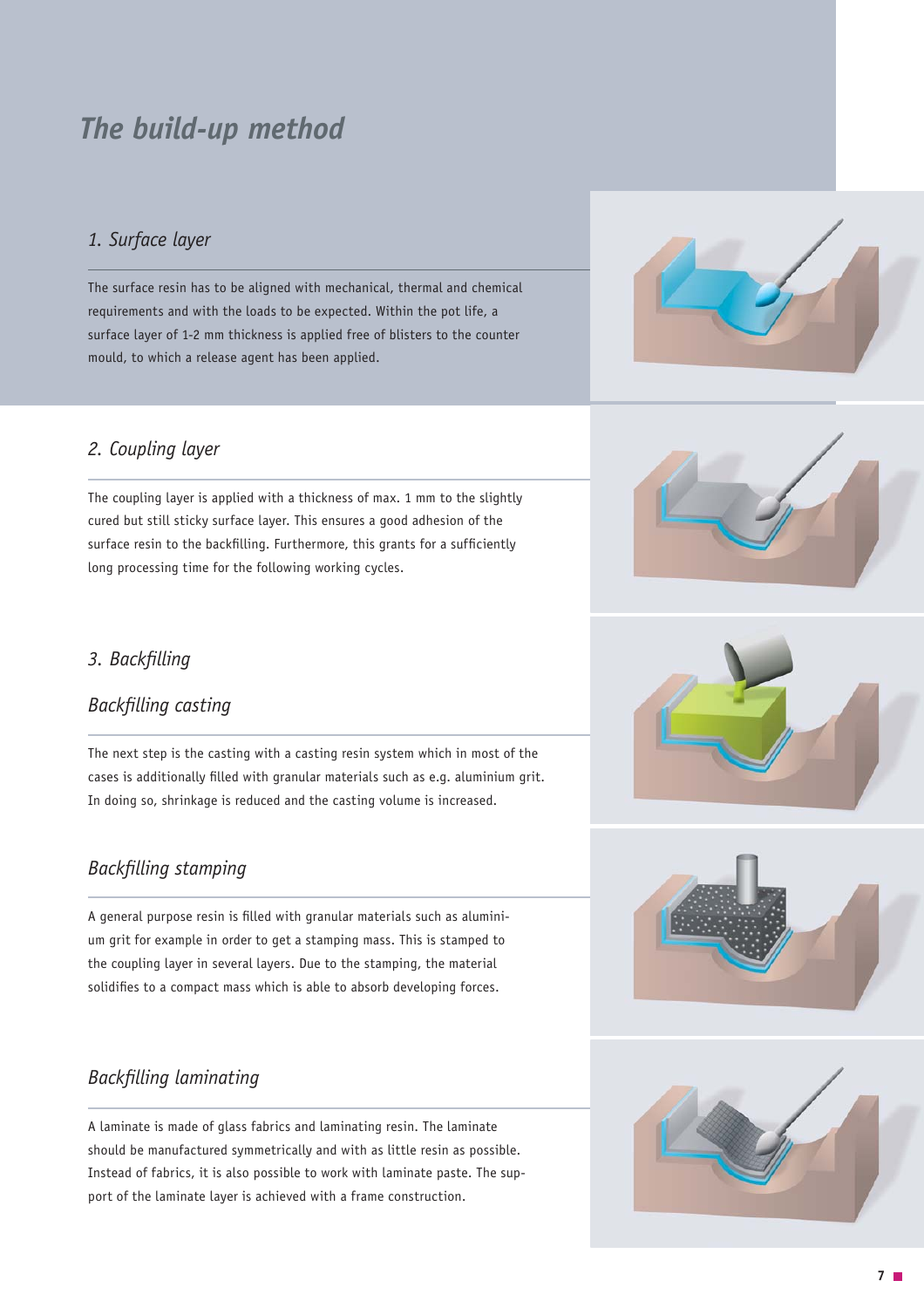### *The casting method*

*For face casting and for mass casting, ebalta offers different casting resin systems depending on the task.* 

### *Face casting*

In this method, an easily castable resin system is applied with a thickness of 10-20 mm to a prefabricated carrier or a core. This allows for building large surfaces with complex structures.



### *Mass casting*

Small to medium volumes are mass cast with a filled casting resin system – very simple, very quick.



**8**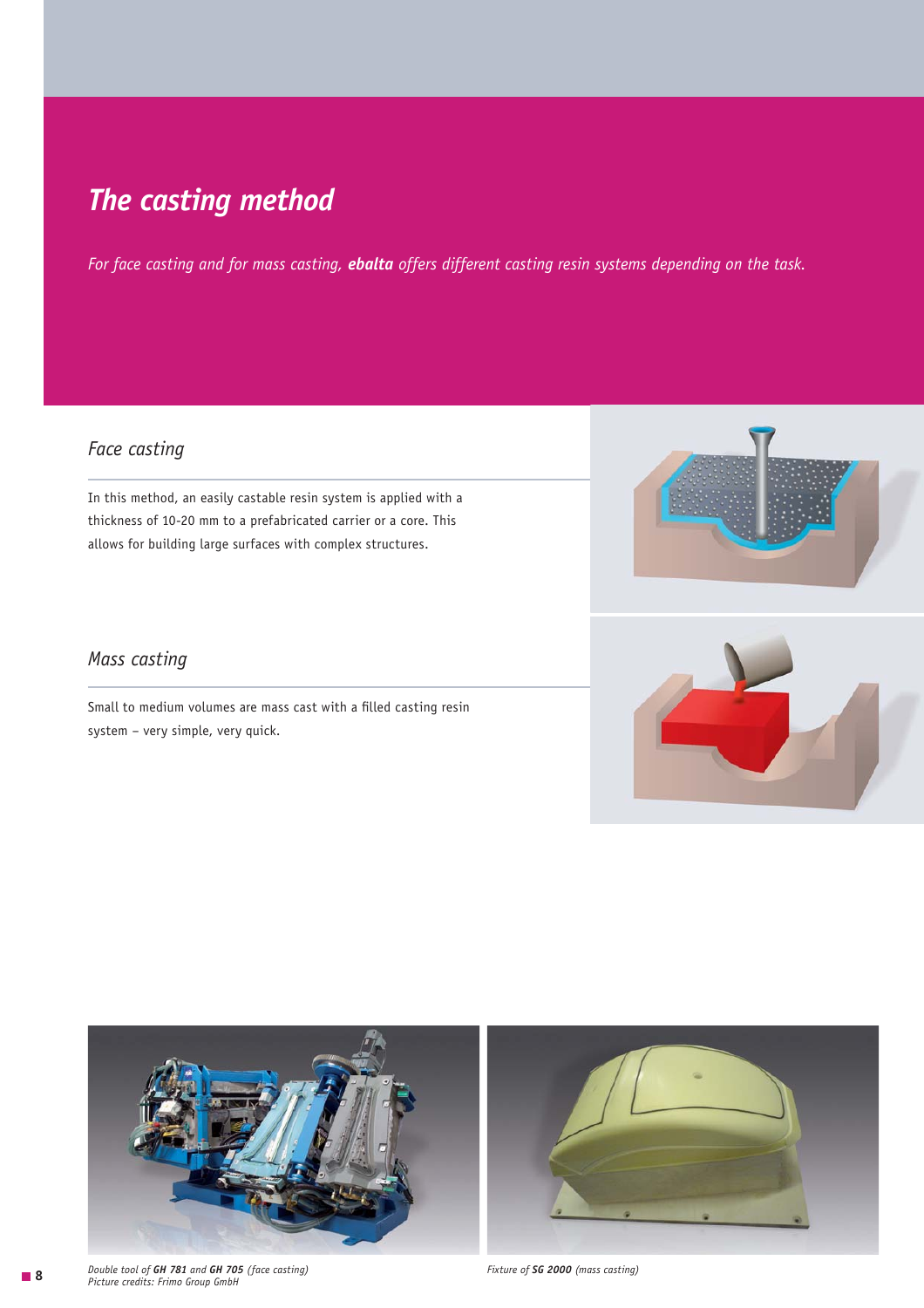### *The milling*

*The blocks and boards of ebalta are especially suited for milling. For the optimum machining, we offer you the material-dependent milling parameters for all the ebablock®, ebaboard and ebazell products. The milling resistance of plastics is lower so that shorter machine runtimes are achieved.*

### *Milling of the block material ebablock®*

A contour block cast and customised according to your individual requirements is milled to the final dimensions. The result: a homogenous surface free of joints is achieved (c.f. page 20/21).

### *Milling of the board material ebaboard + ebazell*

The board material *ebaboard* and *ebazell* are available in various standard dimensions. A milling blank which will finally be milled to its final dimensions is manufactured by cutting and gluing the boards with the recommended *ebalta* glues.

### *Milling of lay-up paste*

In this manufacturing process, PU or EP paste systems are machineapplied with a layer thickness of up to 40 mm to a carrier and then milled to their final dimensions after the paste has hardened.



*Vacuum forming mould of ebablock®* **W**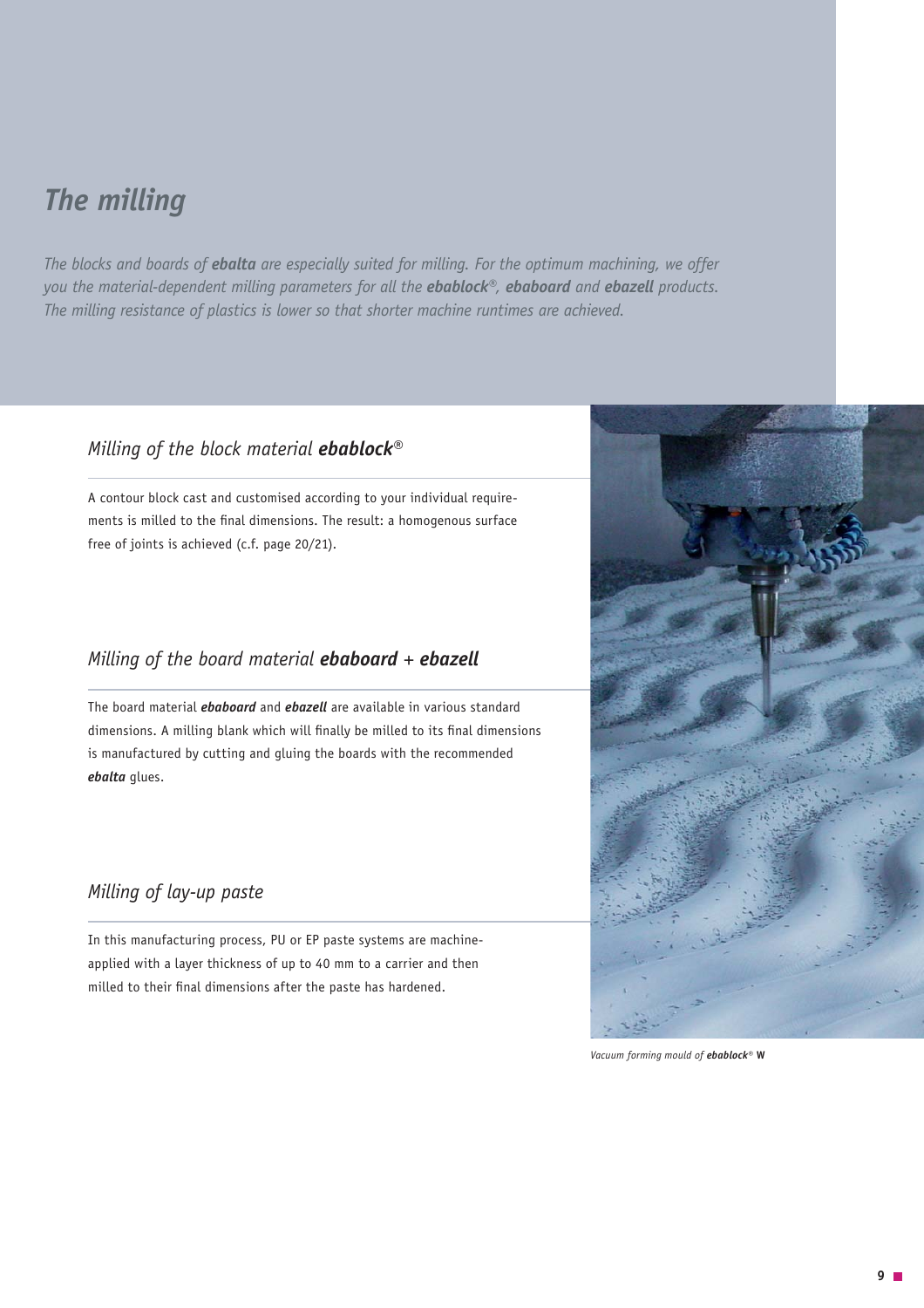### *Foam and RIM moulds*

*For producing rigid and flexible foam parts, ebalta tooling resins are especially suited. Their dense surface presents even the finest surface details true to nature. To PU foam and release and cleaning agents, they are highly resistant. They are abrasion resistant and heat resistant and are very accurate to dimension.* 

| <b>Method</b>             | <b>Product</b><br>recommendation | <b>Hardener</b>          | <b>Colour</b>          | <b>Material properties</b>                  | <b>Pot life</b><br>200 g/20 °C<br>[min.] | Curing<br>time at<br>RT [hrs.] | <b>Heat resistance</b><br>(HDT) ISO 75<br>[°C] | <b>Compressive</b><br>strength<br>[MPa] |
|---------------------------|----------------------------------|--------------------------|------------------------|---------------------------------------------|------------------------------------------|--------------------------------|------------------------------------------------|-----------------------------------------|
| <b>Build-up method</b>    |                                  |                          |                        |                                             |                                          |                                |                                                |                                         |
| Surface layer             | <b>OH 3-1</b>                    | $CH-1$                   | yellow                 | styrene and solvent<br>resistant            | $15 - 20$                                | $20 - 22$                      | $104 \pm 3$                                    | $135 \pm 10$                            |
|                           | <b>OH 35</b>                     | $CH-1$                   | black                  | resistant to chemicals.<br>can be polished  | $20 - 30$                                | $16 - 24$                      | $98 \pm 3$                                     | $105 \pm 10$                            |
| Coupling layer            | <b>KP 6</b>                      | TGL                      | grey                   | aluminium filled,<br>heat resistant         | $30 - 40$                                | $8 - 12$                       | n. a.                                          | n. a.                                   |
| Backfilling<br>Casting    | <b>GH 705</b><br>+ alu grit      | <b>TL</b>                | alu-grey               | heat resistant, very<br>dimensonal accurate | 65-75                                    | $16 - 24$                      | $91 \pm 3$                                     | $80 \pm 5$                              |
| Backfilling<br>Stamping   | <b>AH 110</b><br>+ alu grit      | <b>TL</b>                | yellow-<br>transparent | unfilled.<br>high fillable                  | 85-95                                    | $24 - 28$                      | $100 \pm 3$                                    | $115 \pm 10$                            |
|                           | <b>PS 06</b>                     | <b>TL</b>                | alu-grey               | heat resistant,<br>conductive               | $50 - 60$                                | $12 - 18$                      | $120 \pm 5$                                    | $105 \pm 10$                            |
| Backfilling<br>Laminating | <b>AH 110</b><br>+ fabrics       | <b>TGL</b>               | yellow-<br>transparent | unfilled,<br>high strength                  | $55 - 65$                                | $15 - 18$                      | $101 \pm 3$                                    | $115 \pm 10$                            |
|                           | <b>PS 05</b>                     | <b>TLB</b>               | grey                   | heat resistant,<br>glassfiber-filled        | $50 - 60$                                | $16 - 24$                      | $105 \pm 5$                                    | $75 \pm 5$                              |
| <b>Casting method</b>     |                                  |                          |                        |                                             |                                          |                                |                                                |                                         |
| Face casting              | <b>GH 781</b>                    | GH 781-S                 | grey                   | heat resistant,<br>high strength            | 90-110<br>(1000 q)                       | $12 - 14$                      | $116 \pm 3$                                    | $145 \pm 10$                            |
| Mass casting              | <b>GH 754</b>                    | GH 754                   | alu-grey               | heat resistant,<br>thick pouring            | 100-120                                  | $18 - 24$                      | $101 \pm 3$                                    | $120 \pm 10$                            |
|                           | <b>SG 150</b>                    | Hardener<br>powder       | grey                   | heat resistant.<br>fast curing              | $18 - 22$                                | $0.5 - 1$                      | $163 \pm 5$                                    | $90 \pm 10$                             |
| Milling                   |                                  |                          |                        |                                             |                                          |                                |                                                |                                         |
|                           | $ebablock^*$ W                   | L.                       | grey                   | high strength,<br>wear resistant            | n. a.                                    | n. a.                          | $76 \pm 2$                                     | $110 \pm 10$                            |
|                           | ebaboard<br><b>PW 920</b>        | $\overline{\phantom{a}}$ | qreen                  | very easy to machine,<br>good edge strength | n. a.                                    | n. a.                          | $80 \pm 3$                                     | $95 \pm 5$                              |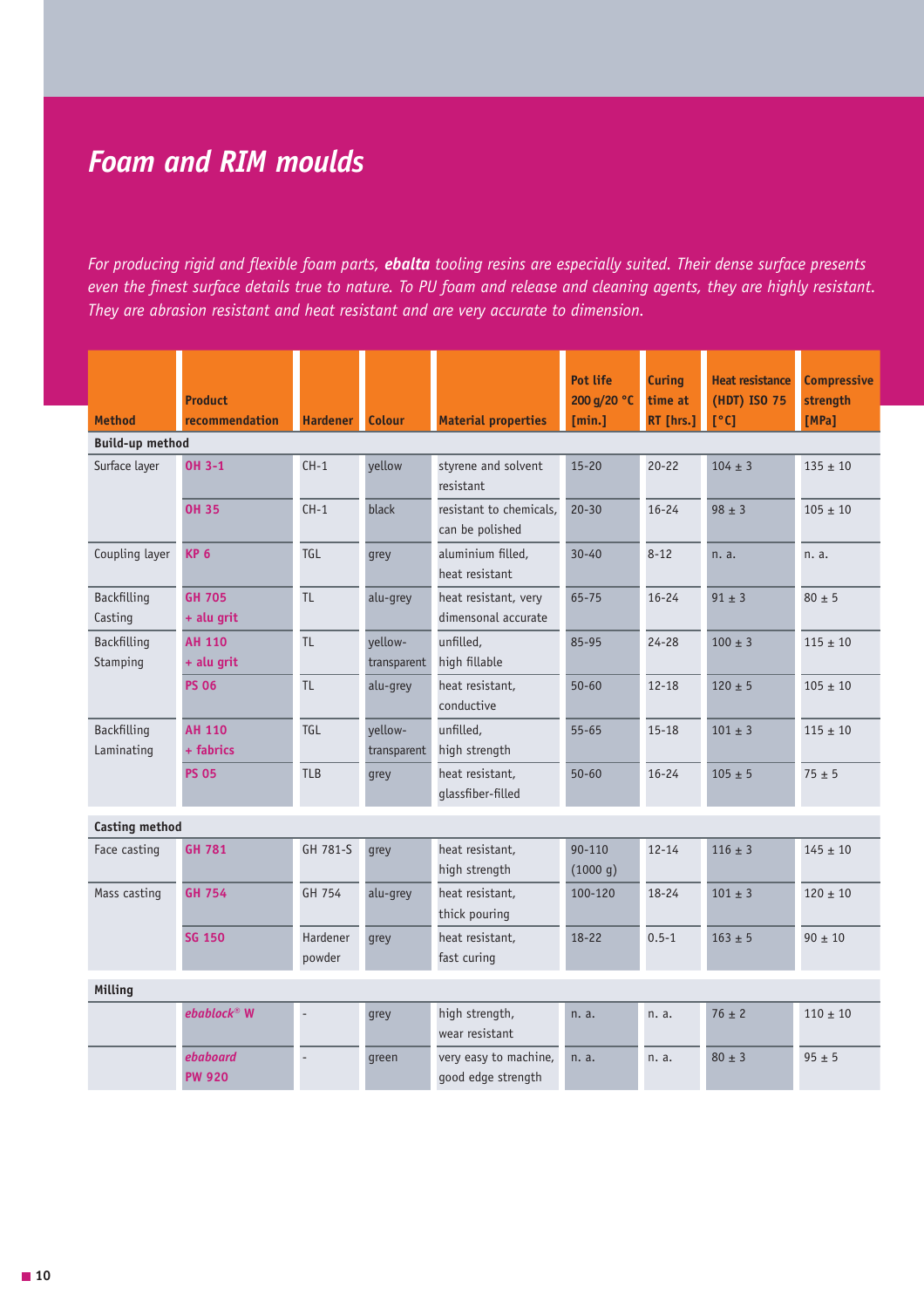## *Vacuum forming moulds*

*ebalta tooling resins are perfectly suited for the stress of surfaces of vacuum forming. The good heat resistance, the very good making and the easy handling are characteristics of these high-quality materials.*

| <b>Method</b>                  | <b>Product</b><br>recommen-<br>dation | <b>Hardener</b>          | <b>Colour</b>         | <b>Material properties</b>                   | Pot life<br>200 g/20 °C<br>[min.] | <b>Curing</b><br>time at<br>RT [hrs.] | <b>Heat resistance</b><br>(HDT) ISO 75<br>[°C] | <b>Compressive</b><br>strength<br>[MPa] |
|--------------------------------|---------------------------------------|--------------------------|-----------------------|----------------------------------------------|-----------------------------------|---------------------------------------|------------------------------------------------|-----------------------------------------|
| <b>Build-up method</b>         |                                       |                          |                       |                                              |                                   |                                       |                                                |                                         |
| Surface layer                  | <b>OH 38</b>                          | <b>SR</b>                | alu-grey              | good grinding,<br>aluminium filled           | $20 - 30$                         | $16 - 24$                             | $99 \pm 3$                                     | $110 \pm 10$                            |
| Coupling layer                 | <b>KP 6</b>                           | TGL                      | grey                  | aluminium filled.<br>heat resistant          | $30 - 40$                         | $8 - 12$                              | n. a.                                          | n. a.                                   |
| Backfilling<br>Casting         | <b>GH 754</b><br>+ alu grit           | GH 754                   | alu-grey              | heat resistant, high<br>dimensional accuracy | 100-120                           | $18 - 24$                             | $101 \pm 3$                                    | $120 \pm 10$                            |
| <b>Backfilling</b><br>Stamping | <b>AH 110</b><br>+ alu grit           | <b>TL</b>                | yellow<br>transparent | unfilled,<br>high fillable                   | 85-95                             | $24 - 28$                             | $100 \pm 3$                                    | $115 \pm 10$                            |
|                                | <b>PS 08</b>                          | <b>TL</b>                | alu-grey              | air permeable,<br>aluminium filled           | $45 - 60$                         | $16 - 24$                             | $80 \pm 3$                                     | $16 \pm 2$                              |
| Backfilling<br>Laminating      | <b>AH 110</b><br>+ fabrics            | TGL                      | yellow<br>transparent | unfilled,<br>high strength                   | $55 - 65$                         | $15 - 18$                             | $101 \pm 3$                                    | $115 \pm 10$                            |
|                                | <b>PS 05</b>                          | <b>TLB</b>               | grey                  | heat resistant,<br>qlassfiber-filled         | $50 - 60$                         | $16 - 24$                             | $105 + 5$                                      | $75 \pm 5$                              |
| <b>Casting method</b>          |                                       |                          |                       |                                              |                                   |                                       |                                                |                                         |
| Face casting                   | <b>GH 781</b>                         | GH 781-S                 | grey                  | heat resistant,<br>high strength             | 90-110<br>(1000 g)                | $12 - 14$                             | $116 \pm 3$                                    | $145 \pm 10$                            |
| Mass casting                   | <b>GH 705</b>                         | <b>TL</b>                | alu-grey              | heat resistant,<br>aluminium filled          | 65-75                             | $16 - 24$                             | $91 \pm 3$                                     | $80 \pm 5$                              |
|                                | <b>GH 754</b>                         | GH 754                   | alu-grey              | heat resistant,<br>thick pouring             | 100-120                           | $18 - 24$                             | $101 \pm 3$                                    | $120 \pm 10$                            |
|                                | <b>SG 150</b>                         | Hardener<br>powder       | grey                  | heat resistant,<br>fast curing               | $18 - 22$                         | $0.5 - 1$                             | $163 + 5$                                      | $90 \pm 10$                             |
|                                | ebatemp                               | PUR <sub>5</sub>         | alu-grey              | fast curing,<br>aluminium filled             | $4.5 - 5.5$                       | $1 - 2$                               | $90 \pm 3$                                     | $56 \pm 5$                              |
| Milling                        |                                       |                          |                       |                                              |                                   |                                       |                                                |                                         |
|                                | $ebablock$ <sup>®</sup> 1050          | $\overline{\phantom{a}}$ | light grey            | well workable.<br>fine microstructure        | n. a.                             | n. a.                                 | $98 \pm 3$                                     | $50 \pm 5$                              |
|                                | $ebablock^@$ W                        |                          | grey                  | high strength,<br>wear resistant             | n. a.                             | n. a.                                 | $76 \pm 2$                                     | $110 \pm 10$                            |

 *n. a. = not applicable*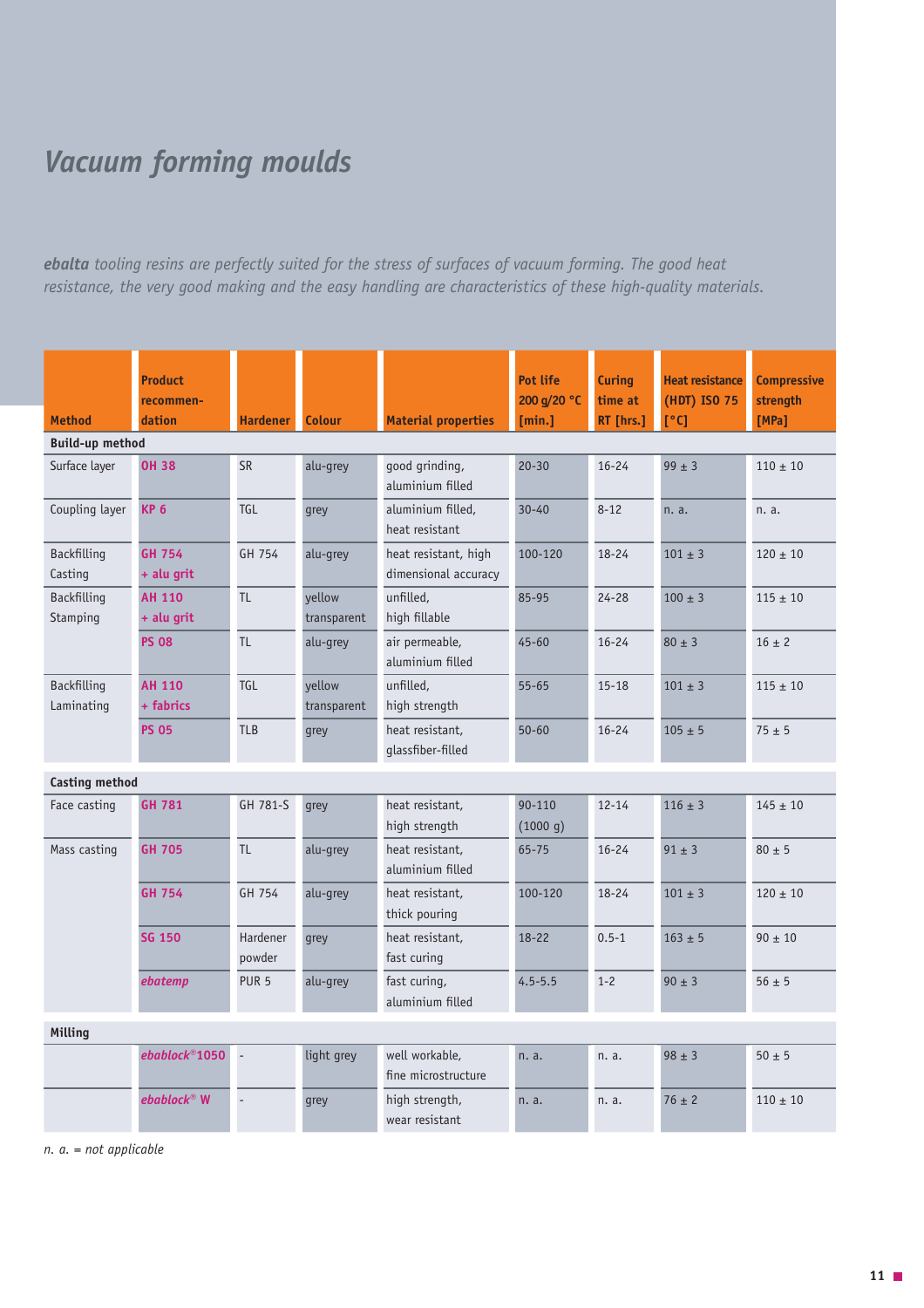## *Moulds for the production of composites*

*ebalta epoxy resin systems were developed especially for the production of moulds for highly resistant components strengthened with glass or carbon fibers. They are chemical and styrene-resistant, easily polishable and have a very dense surface.* 

| <b>Method</b>          | <b>Product</b><br>recommen-<br>dation | <b>Hardener</b> | <b>Colour</b>     | <b>Material properties</b> | Pot life<br>200 g/20 °C<br>[min.] | <b>Curing time</b><br>at RT<br>[hrs.] | <b>Heat resistance</b><br>(HDT) ISO 75 [°C] |
|------------------------|---------------------------------------|-----------------|-------------------|----------------------------|-----------------------------------|---------------------------------------|---------------------------------------------|
| <b>Build-up method</b> |                                       |                 |                   |                            |                                   |                                       |                                             |
| Gelcoat layer          | <b>OH 4</b>                           | <b>SR</b>       | white             | universal                  | $15 - 20$                         | $3 - 5$                               | $82 \pm 3$                                  |
|                        | <b>OH 50</b>                          | Hardener 03     | black             | dense surface              | $12 - 18$                         | $16 - 24$                             | $93 \pm 3$                                  |
|                        | OH 6-1                                | $CH-1$          | blue              | very abrasion resistant    | $20 - 25$                         | $20 - 24$                             | $98 \pm 3$                                  |
|                        | <b>OH 35</b>                          | $CH-1$          | black             | chemical resistant         | $20 - 30$                         | $16 - 24$                             | $98 \pm 3$                                  |
|                        | <b>OH 35</b>                          | <b>HM</b>       | black             | heat resistant             | $20 - 30$                         | $16 - 24$                             | $143 \pm 5$                                 |
|                        | <b>OH 82</b>                          | <b>TM</b>       | black             | high heat resistant        | 220-260                           | $24 - 48$                             | $175 \pm 5$                                 |
|                        | <b>OH 30</b>                          | OH 30 Hardener  | white             | high heat resistant        | 160-200                           | > 48                                  | >170                                        |
| Coupling               | <b>KP 6</b>                           | <b>TGL</b>      | grey              | aluminium filled           | $30 - 40$                         | $8 - 12$                              | n. a.                                       |
| layer                  | <b>KP 7-1</b>                         | <b>TM</b>       | grey              | heat resistant             | 240-360                           | $24 - 48$                             | n. a.                                       |
| Backfilling            | <b>AH 110</b>                         | <b>TL</b>       | vellow-           | highly fillable            | 85-95                             | $24 - 28$                             | $100 \pm 3$                                 |
| stamping               | + alu grit                            |                 | transparent       |                            |                                   |                                       |                                             |
|                        | <b>PS 06</b>                          | <b>TL</b>       | alu-grey          | heat conductive            | $50 - 60$                         | $12 - 18$                             | $120 \pm 5$                                 |
|                        | <b>PS 07-1</b>                        | <b>TM</b>       | alu-grey          | high heat resistance       | 70-80                             | $24 - 36$                             | $175 \pm 5$                                 |
| Backfilling            | <b>BLH</b>                            | K 25            | green-like        | good wetting properties    | $20 - 25$                         | $8 - 10$                              | $81 \pm 2$                                  |
| laminating             | Epoxy 200                             |                 |                   | GL-approval                | (100 g)                           |                                       |                                             |
|                        | <b>AH 110</b>                         | <b>TL</b>       | vellow-           | high strength              | 85-95                             | $24 - 28$                             | $100 \pm 3$                                 |
|                        |                                       |                 | transparent       |                            |                                   |                                       |                                             |
|                        | <b>LH 26</b>                          | LH 26 Hardener  | brown-transparent | heat resistant             | 120-150                           | $10 - 16$                             | $147 \pm 2$                                 |
|                        | LH 28-1                               | <b>TM</b>       | brown-transparent | high heat resistance       | 240-360                           | $24 - 48$                             | $175 \pm 3$                                 |
|                        | <b>LH 30</b>                          | LH 30           | brown-transparent | high heat resistance       | 160-200                           | > 48                                  | $181 \pm 5$                                 |
|                        | <b>PS 03-1</b>                        | PS 03-1         | blue-grey         | qlassfiber-filled          | $40 - 50$                         | $16 - 24$                             | $68 \pm 2$                                  |
|                        | <b>PS 05</b>                          | <b>TLB</b>      | grey              | heat resistant             | $50 - 60$                         | $16 - 24$                             | $105 \pm 5$                                 |
|                        | ebacryl L-1                           | ebacryl EM-1    | light-beige       | shrinkage free             | approx. 35                        | $8 - 12$                              | n. a.                                       |





**12** *CRP component of ebalta epoxy resin RTM mould of ebalta epoxy resin*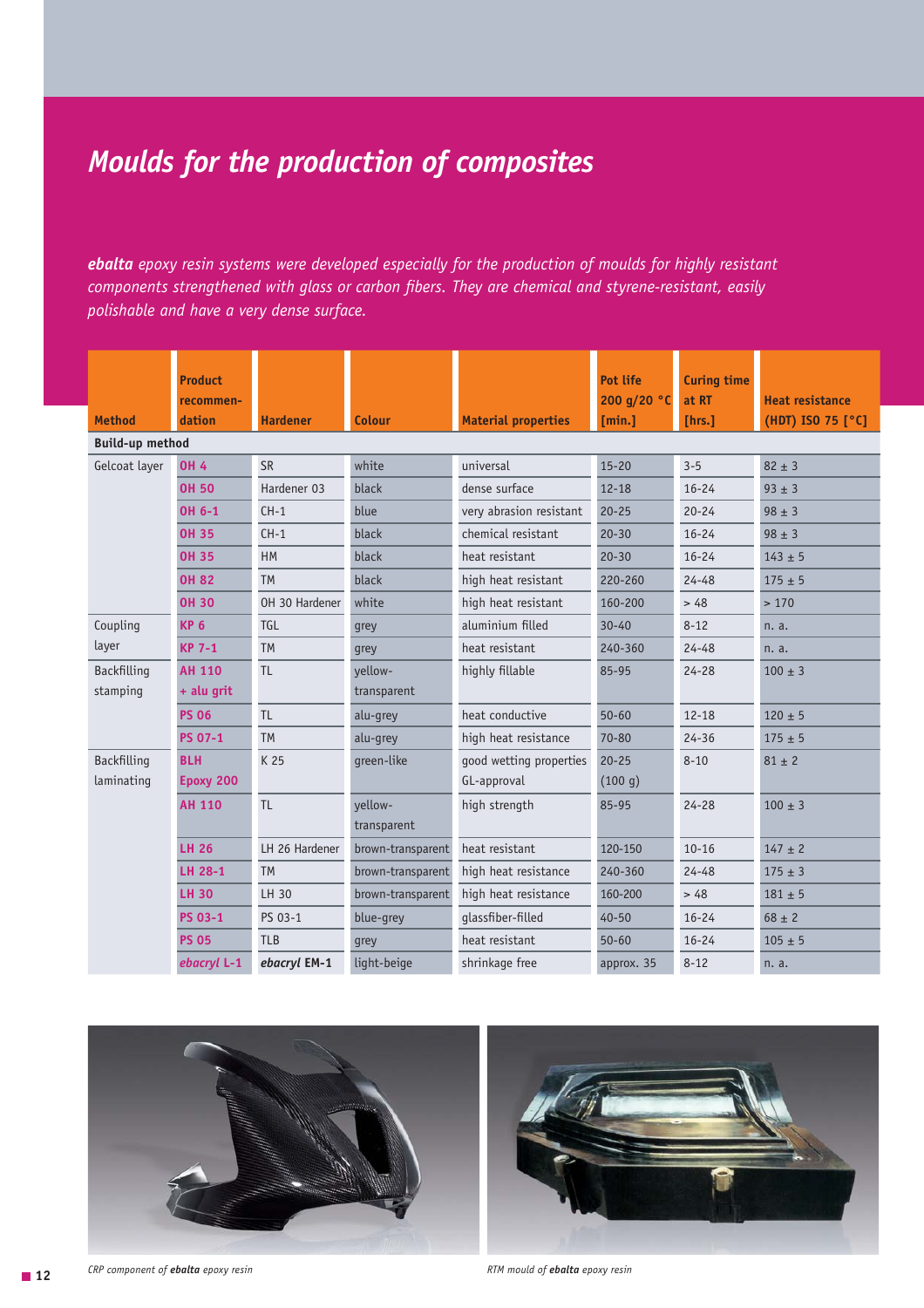*Customised block material: with ebablock®, you receive a product that is manufactured individually according to your requirements allowing you to manufacture joint-free moulds and tools.*

| <b>Method</b>  | <b>Product</b><br>recommendation | <b>Colour</b> | <b>Material properties</b>  | <b>Heat resistance</b><br>(HDT) ISO 75<br>[°C] | <b>Coefficient of</b><br>thermal expansi-<br>on $[10^{-6}K^{-1}]$ | <b>Density at</b><br>20 °C<br>$[g/cm^3]$ |
|----------------|----------------------------------|---------------|-----------------------------|------------------------------------------------|-------------------------------------------------------------------|------------------------------------------|
| <b>Milling</b> |                                  |               |                             |                                                |                                                                   |                                          |
|                | ebaboard L-1                     | ochre         | very easy to machine        | $92 \pm 2$                                     | approx. 66                                                        | $0.45 \pm 0.02$                          |
|                | ebablock <sup>®</sup> $P$ 185    | blue          | low thermal expansion       | $115 \pm 5$                                    | approx. 39                                                        | $1.86 \pm 0.05$                          |
|                | ebablock <sup>®</sup> EP 138     | mint-green    | heat resistant up to 140 °C | $140 \pm 3$                                    | approx. 49                                                        | $0.82 \pm 0.02$                          |
|                | ebablock® EP 678                 | light-blue    | very fine surface           | $119 \pm 3$                                    | $35.7 \pm 2$                                                      | $0.71 \pm 0.02$                          |
|                | P 26                             | red-brown     | layer up to 50 mm, EP       | $54 \pm 2$                                     | approx. 65                                                        | $0.75 \pm 0.03$                          |
|                | P 27                             | grey          | heat resistant              | $86 \pm 3$                                     | $50 - 52$                                                         | $1.0 \pm 0.03$                           |

*Further EP boards available on request*

### *ebalta lay-up pastes for moulds and tools*

*The machine-applied paste systems of ebalta produce joint-free surfaces of moulds and tools. They can be easily applied, can be easily milled and render dense surfaces.*

### *Advantages EP lay-up paste P 26*

- **very exact with high dimensional accuracy**
- layer thicknesses of 30-50 mm in one step
- low exothermy
- $\blacksquare$  joint-free models and moulds for the automobile industry and vehicle design

#### *Advantages EP lay-up paste P 27*

- $\blacksquare$  15-30 mm layer possible in one step
- $\blacksquare$  very well workable and dimensionally stable
- no sagging at vertical surfaces
- **n** moulds for low temperature prepregs, Vacuum infusion tools and Vacuum thermoforming tools



*Base construction for car wheel rim made of ebabaord L-1,EP lay-up paste P 26 Design study about high speed train by means of EP lay-up paste P 26* 

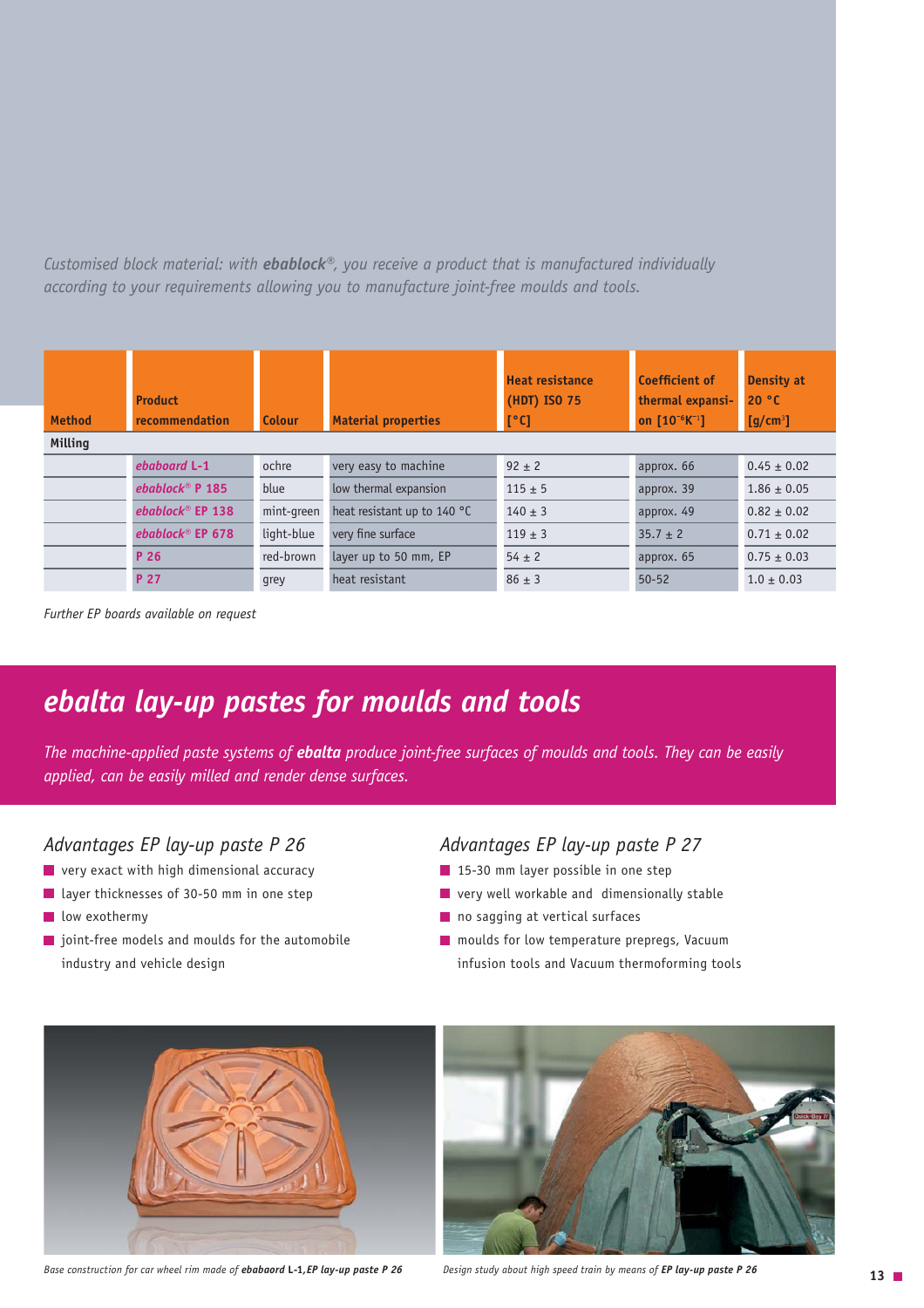### *Sheet metal forming tools*

*Tooling resins are especially an alternative to steel in the production of deep-drawing tools. The use of ebalta tooling resins as a material for your sheet metal forming tasks offer you numerous advantages in comparison to the conventional use of metals. Our tooling resins for the forming of sheet metal are available as casting systems, boards and blocks.* 

|                           | <b>Product</b>                |                          |                  |                                                     | <b>Pot life</b><br>200 g/20°C | <b>Curing</b><br>time at | <b>Heat resistance</b><br>(HDT) ISO 75 | <b>Compressive</b><br>strength |
|---------------------------|-------------------------------|--------------------------|------------------|-----------------------------------------------------|-------------------------------|--------------------------|----------------------------------------|--------------------------------|
| <b>Method</b>             | <b>recommendation</b>         | <b>Hardener</b>          | Colour           | <b>Material properties</b>                          | [min.]                        | RT [hrs.]                | [°C]                                   | [MPa]                          |
| Casting method            |                               |                          |                  |                                                     |                               |                          |                                        |                                |
| Face casting              | <b>GH 760</b>                 | GL                       | grey             | very dimensional<br>accurate,<br>abrasion resistant | $45 - 55$                     | $18 - 24$                | $63 \pm 2$                             | $120 \pm 10$                   |
| <b>Mass Casting</b>       | <b>GM 708</b><br>+ filler F-B | PUR <sub>4</sub>         | beige            | unfilled,<br>high fillable                          | $45 - 60$                     | $16 - 24$                | $76 \pm 3$                             | $80 \pm 8$                     |
|                           | GM 725-7                      | <b>PUR 13</b>            | beige            | thick pouring, high<br>dimensional accuracy         | $40 - 50$                     | $12 - 16$                | $51 \pm 2$                             | $76 \pm 8$                     |
| <b>Build-up method</b>    |                               |                          |                  |                                                     |                               |                          |                                        |                                |
| Surface layer             | <b>OH 11 - steel</b>          | PUR <sub>3</sub>         | oxide red        | qood surface slip,<br>wear resistant                | $20 - 25$                     | $3 - 5$                  | $68 \pm 2$                             | $55 \pm 5$                     |
| Coupling layer            | <b>KP 6</b>                   | TGL                      | grey             | aluminium filled.<br>heat resistant                 | $30 - 40$                     | $8 - 12$                 | n. a.                                  | n. a.                          |
| Backfilling<br>Casting    | <b>GM 708</b><br>+ filler F-B | PUR <sub>4</sub>         | brown            | unfilled,<br>high fillable                          | $45 - 60$                     | $16 - 24$                | $76 \pm 3$                             | $80 \pm 8$                     |
|                           | GM 725-7                      | <b>PUR 13</b>            | beige            | thick pouring, very<br>dimensional accurate         | $40 - 50$                     | $12 - 16$                | $51 \pm 2$                             | $76 \pm 8$                     |
| Backfilling<br>Stamping   | <b>AH 100</b><br>+ filler F-B | TGL                      | trans-<br>parent | unfilled,<br>high fillable                          | 65-75                         | $18 - 20$                | $76 \pm 2$                             | $100 + 8$                      |
| Backfilling<br>Laminating | <b>AH 100</b><br>+ fabrics    | TGL                      | trans-<br>parent | unfilled,<br>slow curing                            | 65-75                         | $18 - 20$                | $76 \pm 2$                             | $100 \pm 8$                    |
| Milling                   |                               |                          |                  |                                                     |                               |                          |                                        |                                |
|                           | $ebablock^{\circledR}$ W      | $\overline{\phantom{a}}$ | grey             | high strength,<br>wear resistant                    | n. a.                         | n. a.                    | $76 \pm 3$                             | $110 \pm 10$                   |
|                           | ebablock <sup>®</sup> 708     | $\overline{a}$           | beige            | high strength,<br>wear resistant                    | n. a.                         | n. a.                    | $70 \pm 3$                             | $95 \pm 8$                     |

 *n. a. = not applicable*

### *Advantage counselling competence: Service right from the beginning*

Our team of experts will support you with the choice of the right material for sheet metal forming. Three parameters are decisive:

- $\blacksquare$  the geometry: drawing depth, radii, etc.
- $\blacksquare$  the sheet metal material: alloy, thickness of the metal sheet
- $\blacksquare$  the quantity

According to these three parameters, *ebalta* will supply you with the optimum advice: optimum feasibility, optimum safety, highest economic efficiency.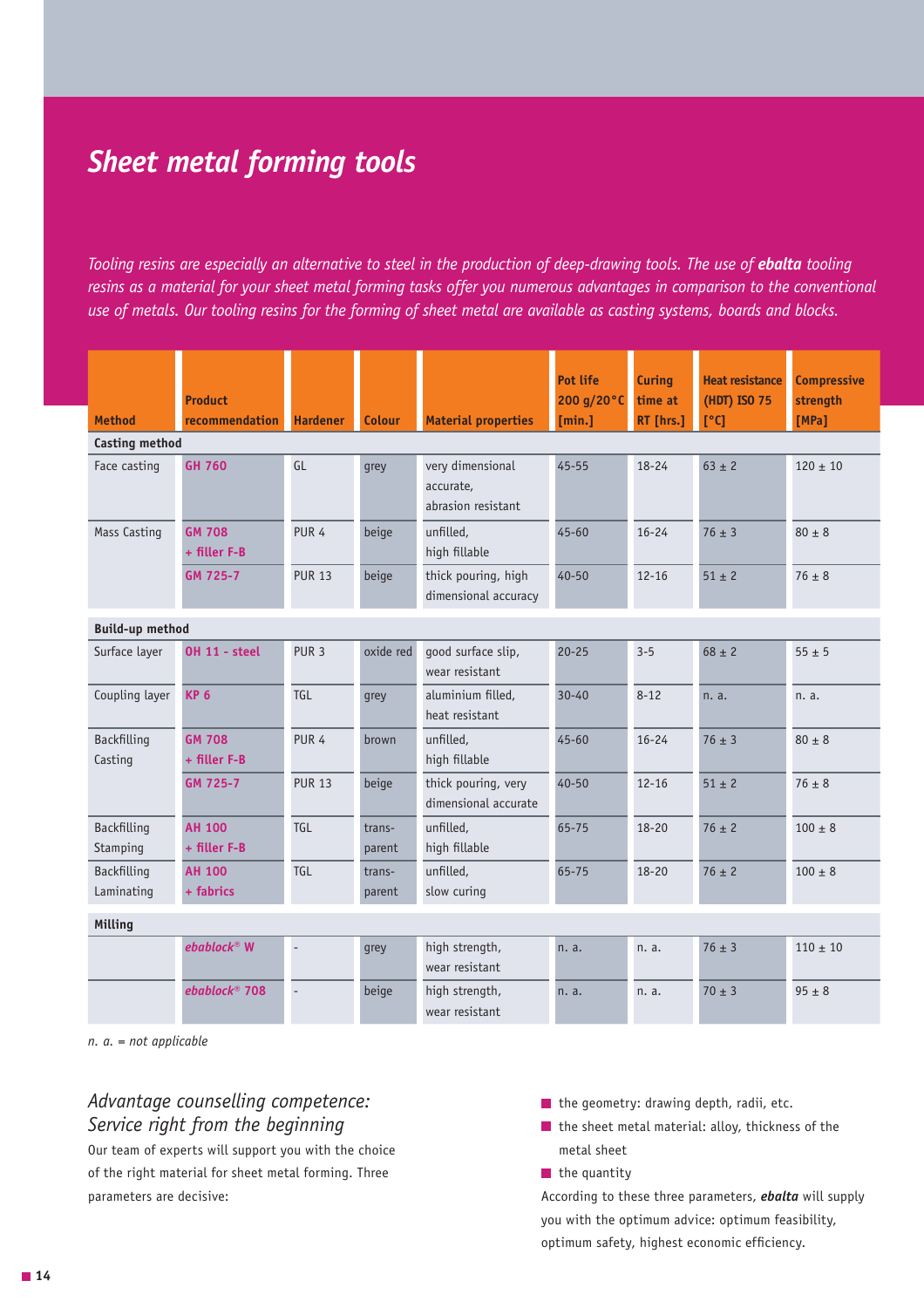### *A sophisticated service concept for sheet metal forming*

*Besides well-grounded advice, ebalta will offer continuous support for your project, including support for the construction of tools and the process design, if you want this. Of course, we are at your disposal if you have any technological or constructive questions. At any time and also at your site.*

*ebalta tooling resins for your sheet metal forming task – all the advantages at a glance*

#### **Advantage of saving time**

- Casting systems and boards will be delivered within a short time, individually cast blocks within 5-7 workdays in Germany
- **Quick processing:** *ebalta* tooling resins can be processed with clearly higher milling speeds and cutting depths. This results in a timely advantage of ca. 60 % in comparison to the grey casting GG25CrMo.

#### **Advantage of saving costs**

**Material, personnel, processing: the use of tooling** resins as a material for your sheet metal forming task offers a high potential for cost savings in comparison to the use of steel. Our service team will gladly prepare a comparison of costs for you.

#### **Advantage of flexibility**

**The variety of the** *ebalta* tooling resins allows for a flexible production. You can prepare any of our systems for the sheet metal forming technology as a casting system, standard board or an individually cast block.

#### **Advantage of enlarged forming limits**

 $\blacksquare$  Higher maximum drawing ratios, lower maximum stamping forces, more even sheet thicknesses – the optimum sliding characteristics of *ebalta* tooling resins for sheet metal forming allow for numerous extensions of the forming limits.





*Sheet metal forming tool of ebablock®* **W** *(outside door layer of a luxury sedan) Formed sheet part (outside door layer of a luxury sedan)*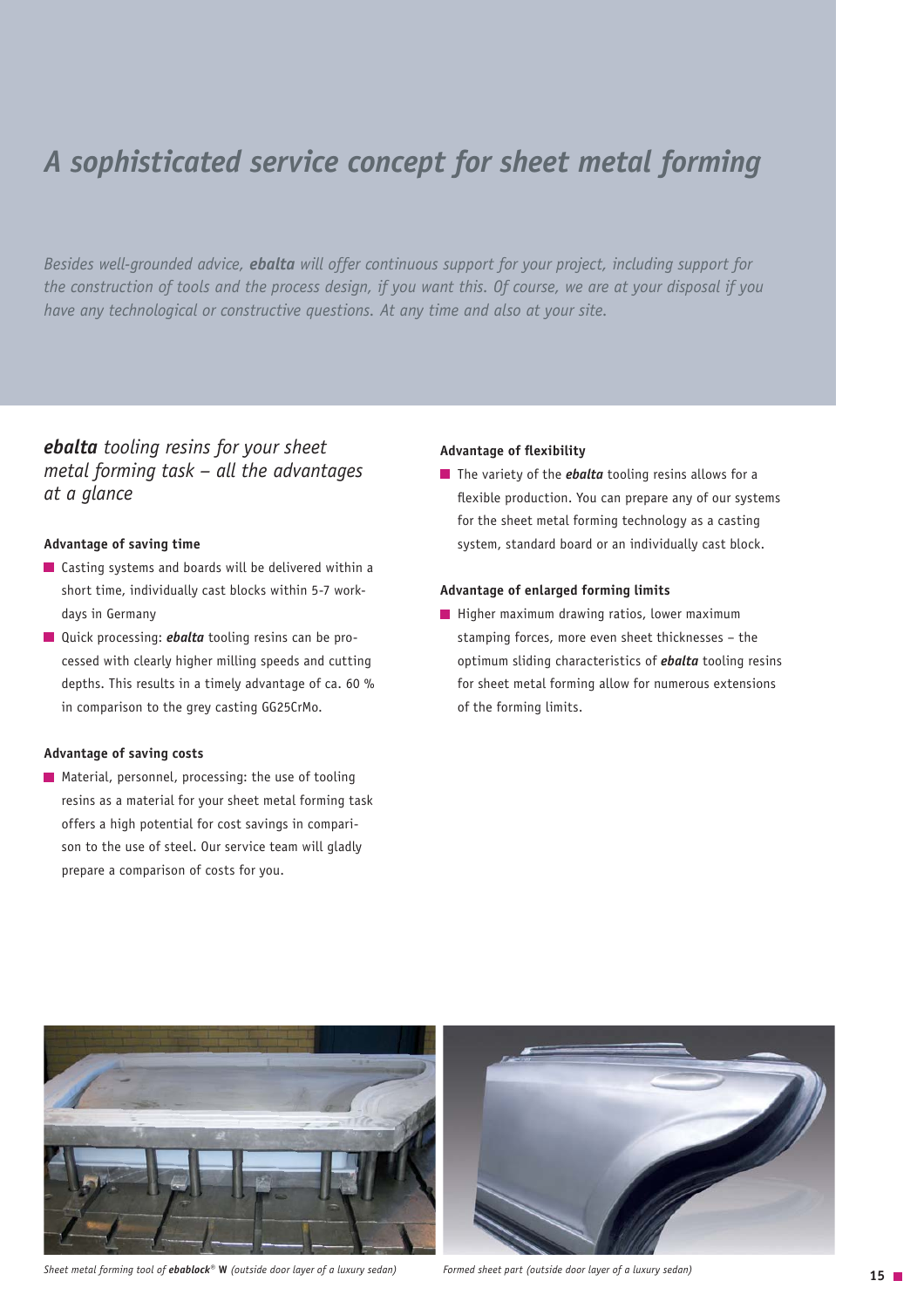### *Moulds for plaster, concrete and ceramics*

*Moulds for materials such as plaster, concrete and ceramics have to be very chemical-resistant, absorb little water and have a high-quality surface. Elastic systems should furthermore have a high tear strength. <i>ebalta tooling resins fulfil all of these requirements to the highest extent.*

|                                  | <b>Product</b>                 |                  |                  | <b>Material</b>                                       | Pot life<br>200 g/20 °C | <b>Curing</b><br>time at RT | <b>Shore</b><br>hardness | <b>Tensile</b><br>strength | <b>Tear strength</b> |
|----------------------------------|--------------------------------|------------------|------------------|-------------------------------------------------------|-------------------------|-----------------------------|--------------------------|----------------------------|----------------------|
| <b>Method</b>                    | recommendation                 | <b>Hardner</b>   | <b>Colour</b>    | properties                                            | [min.]                  | [hrs.]                      | [Shore A/D]              | [MPa]                      | [kN/m]               |
| <b>Build-up method</b>           |                                |                  |                  |                                                       |                         |                             |                          |                            |                      |
| Surface<br>layer                 | <b>OH 48</b>                   | Comp. B          | green            | very abrasion resis-<br>tant, hard elastomeric        | $25 - 30$               | $20 - 24$                   | $D$ 65 $\pm$ 3           | $26 \pm 2$                 | n. a.                |
|                                  | <b>GM 951 Thix</b>             | Comp. B          | black            | spreadable, high tear<br>strength                     | $25 - 30$               | $2 - 5$                     | $A 55 \pm 5$             | $2.0 \pm 0.5$              | $10 \pm 0.5*$        |
| Coupling<br>layer                | <b>KP 6</b>                    | <b>TGL</b>       | grey             | aluminium filled,<br>heat resistant                   | $30 - 40$               | $8 - 12$                    | n. a.                    | n. a.                      | n. a.                |
| Backfilling<br>Casting           | <b>GM 708</b><br>+ filler F-B  | PUR <sub>4</sub> | brown            | unfilled,<br>high fillable                            | $45 - 60$               | $16 - 24$                   | $D$ 82 $\pm$ 3           | $50 \pm 5$                 | n. a.                |
|                                  | GM 725-7                       | <b>PUR 13</b>    | beige            | thick pouring,<br>high dimensional<br>accuracy        | $40 - 50$               | $12 - 16$                   | $D$ 87 $\pm$ 3           | n. a.                      | n. a.                |
| Backfilling<br>Stamping          | <b>AH 100</b><br>+ silica sand | TG               | trans-<br>parent | unfilled,<br>high fillable                            | $40 - 50$               | $10 - 12$                   | $D$ 82 $\pm$ 3           | n. a.                      | n. a.                |
| <b>Backfilling</b><br>Laminating | <b>AH 100</b><br>+ fabrics     | TGL              | trans-<br>parent | unfilled,<br>slow curing                              | $65 - 75$               | $18 - 20$                   | $D$ 87 $\pm$ 3           | n. a.                      | n. a.                |
|                                  | <b>PS 03-1</b>                 | PS 03-1          | blue             | glassfiber-filled,<br>soft                            | $40 - 50$               | $16 - 24$                   | $D$ 75 $\pm$ 2           | n. a.                      | n. a.                |
| <b>Casting method</b>            |                                |                  |                  |                                                       |                         |                             |                          |                            |                      |
| Face<br>casting/<br>Mass         | GM 951-1                       | Comp. B          | black            | well castable, good<br>tear propagation<br>resistance | $40 - 50$               | $16 - 24$                   | $A$ 75 $\pm$ 2           | n. a.                      | n. a.                |
| Casting                          | <b>GM 958</b>                  | Comp. B          | red<br>brown     | very low water<br>absorption, good<br>flow properties | $20 - 30$               | $20 - 24$                   | $A 60 \pm 3$             | $5.5 \pm 0.8$              | $9.2 \pm 5***$       |
|                                  | <b>GM 959</b>                  | Comp. B          | amber            | good flow properties,<br>good degasing                | $22 - 28$               | $20 - 24$                   | $A 45 \pm 2$             | $3.8 \pm 0.3$              | $9.2 \pm 0.3$ **     |
| Milling                          |                                |                  |                  |                                                       |                         |                             |                          |                            |                      |
|                                  | ebaboard PW 920                |                  | green            | very well workable,<br>good edge strength             | n. a.                   | n. a.                       | $D$ 85 $\pm$ 3           | n. a.                      | n. a.                |

 *n. a. = not applicable*

*\* angle test specimen*

*\*\* arcuate specimen with a notch of 1 mm*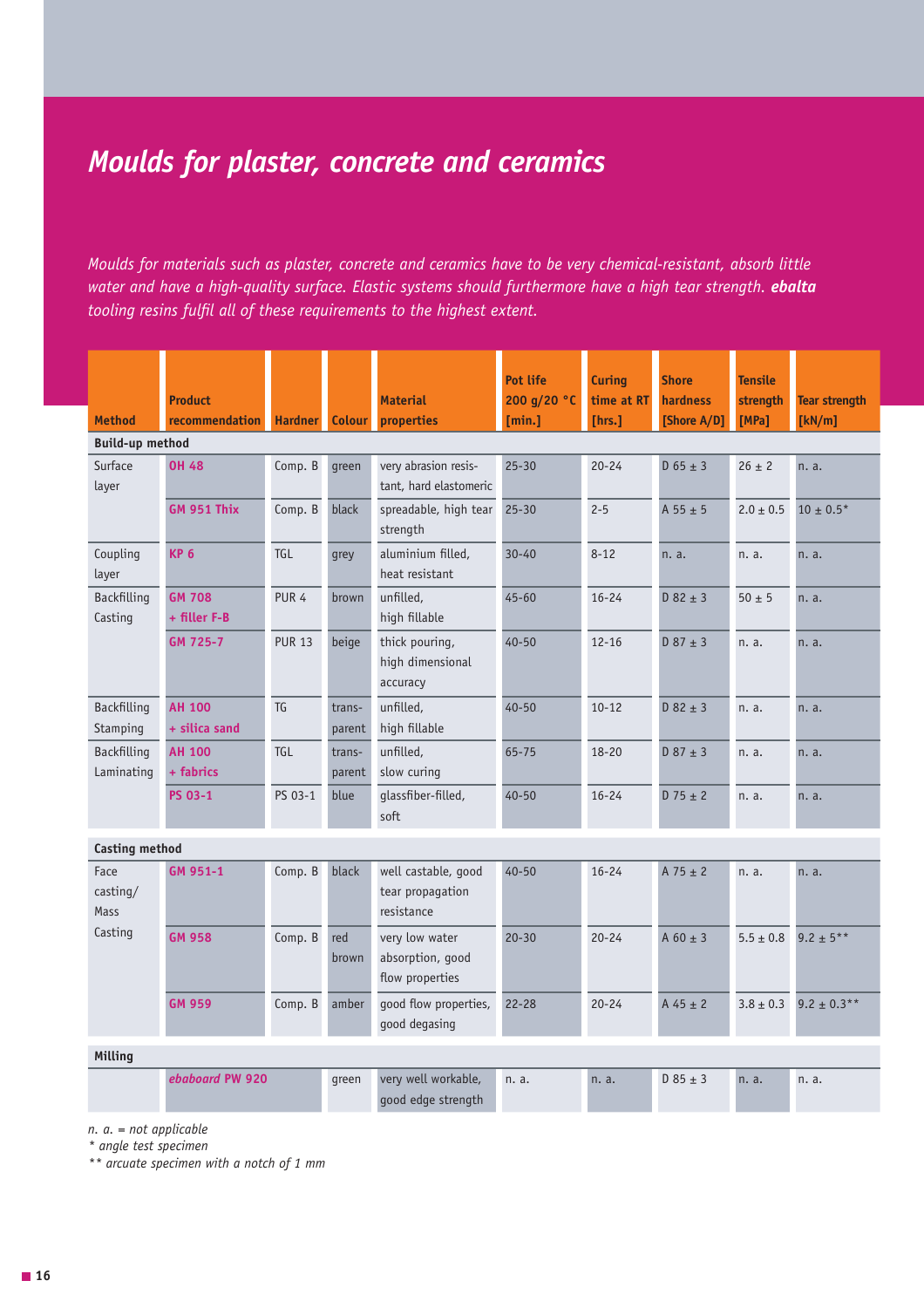### *Fixtures and gauges*

*With ebalta tooling resins, fixtures and gauges can be manufactured in the easiest and quickest way. Compared to metallic materials, they facilitate the production and clearly save weight.*

|                        | <b>Product</b>               |                  |               |                            | <b>Pot life</b>                | <b>Curing time</b> | <b>Shore hardness</b> |
|------------------------|------------------------------|------------------|---------------|----------------------------|--------------------------------|--------------------|-----------------------|
| <b>Method</b>          | <b>recommendation</b>        | <b>Hardener</b>  | <b>Colour</b> | <b>Material properties</b> | 200 g/20 °C [min.]             | at RT [hrs.]       | [Shore D]             |
| <b>Build-up method</b> |                              |                  |               |                            |                                |                    |                       |
| Surface                | <b>OH 4</b>                  | <b>SR</b>        | white         | very well spreadable,      | $15 - 20$                      | $3 - 5$            | $90 \pm 3$            |
| layer                  |                              |                  |               | easy to grind              |                                |                    |                       |
|                        | OH 6-1                       | <b>SR</b>        | blue          | very abrasion resistant,   | $15 - 20$                      | $5 - 8$            | $85 \pm 3$            |
|                        |                              |                  |               | very hard                  |                                |                    |                       |
| Coupling               | <b>KP 6</b>                  | TGL              | qrey          | aluminium filled,          | $30 - 40$                      | $8 - 12$           | n. a.                 |
| layer                  |                              |                  |               | heat resistant             |                                |                    |                       |
| <b>Backfilling</b>     | <b>AH 110</b>                | TGL              | yellow-       | unfilled,                  | $55 - 65$                      | $15 - 18$          | $85 \pm 3$            |
| Laminating             | + fabrics                    |                  | transparent   | slow curing                |                                |                    |                       |
|                        | PS 03-1                      | PS 03-1          | blue          | glassfiber-filled,         | $40 - 50$                      | $16 - 24$          | $75 \pm 2$            |
|                        |                              |                  |               | smooth                     |                                |                    |                       |
| <b>Casting method</b>  |                              |                  |               |                            |                                |                    |                       |
| Mass                   | <b>GM 708</b>                | PUR <sub>4</sub> | brown         | unfilled.                  | $40 - 50$                      | $1.5 - 2$          | $88 \pm 2$            |
| Casting                | $+$ filler $F-B$             |                  |               | high fillable              |                                |                    |                       |
|                        | GM 725-7                     | <b>PUR 13</b>    | beige         | thick pouring,             | $40 - 50$                      | $12 - 16$          | $87 \pm 3$            |
|                        |                              |                  |               | high dimensional           |                                |                    |                       |
|                        |                              |                  |               | accuracy                   |                                |                    |                       |
|                        | <b>SG 2000</b>               | Comp. B          | amber         | unfilled,                  | $2.5 - 3.5$                    | $0.5 - 1$          | $72 \pm 2$            |
|                        | + filler F-B                 |                  |               | high fillable              |                                |                    |                       |
| Milling                |                              |                  |               |                            |                                |                    |                       |
|                        | $ebablock$ <sup>®</sup> 1200 | $\overline{a}$   | light beige   | low thermal expansion,     | Coefficient of                 | n. a.              | $82 \pm 2$            |
|                        | ebaboard 1200                |                  |               | good edge strength         | thermal expansion              |                    |                       |
|                        |                              |                  |               |                            | $[10^{-6}K^{-1}]$ : approx. 54 |                    |                       |
|                        | ebablock <sup>®</sup> $1750$ | $\Box$           | beige         | low thermal expansion,     | Coefficient of                 | n. a.              | $89 \pm 3$            |
|                        | ebaboard 1750                |                  |               | good edge strength         | thermal expansion              |                    |                       |
|                        |                              |                  |               |                            | $[10^{-6}K^{-1}]$ : approx. 43 |                    |                       |

### *Advantages of ebalta tooling resins for fixtures*

- **high dimensional accuracy**
- **u** very low linear expansion coefficient
- **low weight, simple handling of the gauge**
- $\blacksquare$  mechanical load capacity, dimensional stability

### *Advantages of ebalta tooling resins for gauges*

- **very low linear expansion coefficient**
- dimensional accuracy
- $\blacksquare$  edge strength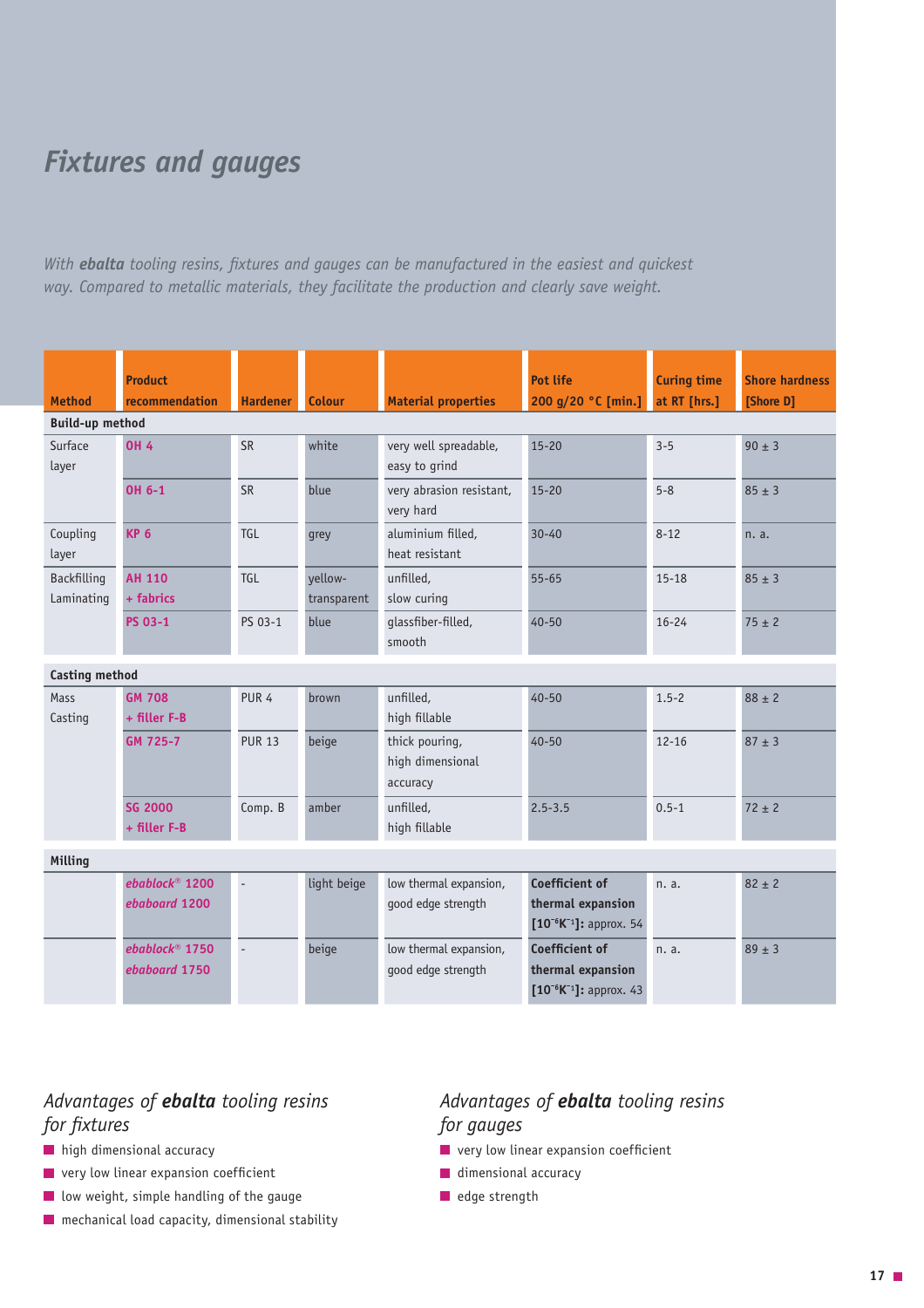### *Bath models for nickel shell tools*

*Nickel shells are mainly used for the presentation of leather pittings of synthetic leather in the automobile industry and for the production of big and strongly contoured composite parts, e.g. in aviation. The requirements on the materials are accordingly high. With ebablock® and special casting and surface resins, ebalta offers the ideal materials for this purpose.* 

| <b>Method</b>             | <b>Product</b><br>recommendation | <b>Hardener</b> | <b>Colour</b>    | <b>Material properties</b>                                                 | Pot life<br>200 g/20 °C<br>[min.] | <b>Curing time</b><br>at RT<br>[hrs.] | <b>Coefficient of</b><br>thermal expansion<br>$[10^{-6}K^{-1}]$ |
|---------------------------|----------------------------------|-----------------|------------------|----------------------------------------------------------------------------|-----------------------------------|---------------------------------------|-----------------------------------------------------------------|
| <b>Casting method</b>     |                                  |                 |                  |                                                                            |                                   |                                       |                                                                 |
| Face casting              | <b>GH 761</b>                    | GL              | black            | well castable,<br>good compressive strength                                | $45 - 55$                         | $18 - 24$                             | approx. 52                                                      |
|                           | <b>Silastic S</b>                | Silastic S      | qreen            | excellent demoulding<br>characteristics, good tear<br>strength, 25 Shore A | $40 - 60$                         | $\overline{7}$                        | n. a.                                                           |
| <b>Build-up method</b>    |                                  |                 |                  |                                                                            |                                   |                                       |                                                                 |
| Surface layer             | <b>OH 4</b>                      | <b>SR</b>       | white            | very well spreadable,<br>easy to grind                                     | $15 - 20$                         | $3 - 5$                               | n. a.                                                           |
|                           | <b>OH 60 SP</b>                  | GI              | black            | very well sprayable,<br>low viscosity                                      | 60-90                             | $16 - 24$                             | n. a.                                                           |
| Coupling layer            | <b>KP 6</b>                      | TGL             | grey             | aluminium filled,<br>heat resistant                                        | $30 - 40$                         | $8 - 12$                              | n. a.                                                           |
| Backfilling<br>Laminating | AH 100 +<br>fabrics              | TGI             | trans-<br>parent | unfilled,<br>slow curing                                                   | 65-75                             | $18 - 20$                             | n. a.                                                           |
|                           | <b>PS 03-1</b>                   | PS 03-1         | blue             | glassfiber-filled,<br>smooth                                               | $40 - 50$                         | $16 - 24$                             | n. a.                                                           |
| Milling                   |                                  |                 |                  |                                                                            |                                   |                                       |                                                                 |
|                           | $ebablock^*$<br><b>EP 185</b>    |                 | blue             | low thermal expansion,<br>high heat resistance                             | n. a.                             | n. a.                                 | <b>Shore hardness</b><br><b>[Shore D]:</b> 90 $\pm$ 3           |

 *n. a. = not applicable*



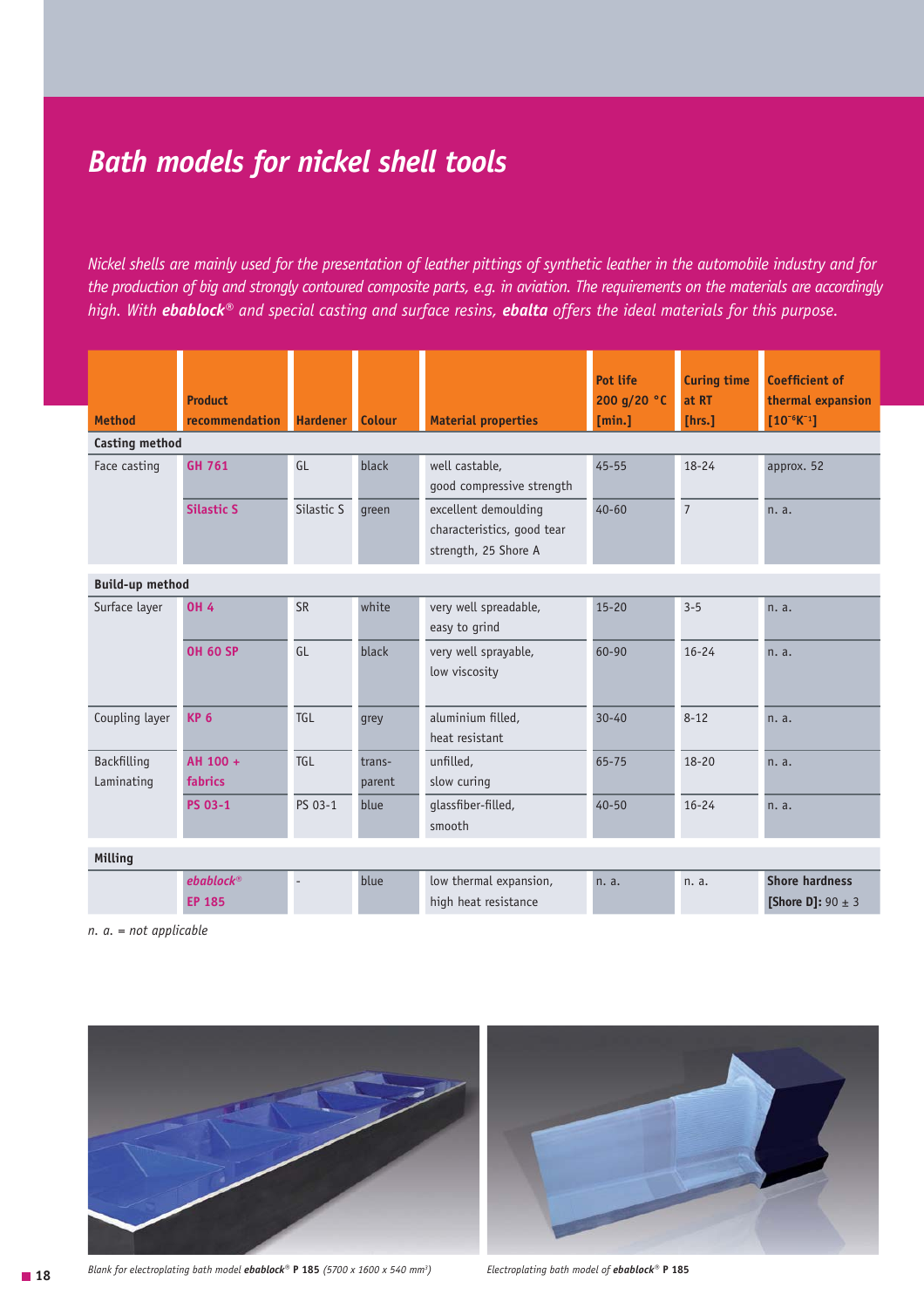### *High-quality materials with the best characteristics for high-tech applications*

*Whether for large surfaces, complex geometries or the best optics for nickel shell tools – <i>ebalta* offers you *a broad product portfolio with the appropriate material which can also be optimally used for complex tasks.* 

### *Requirements for the presentation of leather pittings*

- **high-quality surfaces of the models and accordingly** high-quality materials for the production
- perfect suitability especially of *ebablock***®** due to the joint-free homogenous tool surfaces

### *Requirements for the production of big composite parts*

**big models if possible just made of one material** in order to avoid irregular thermal expansion and distortion and/or irregularities

### *ebalta special synthetic resins for nickel shell tools – all the advantages at a glance*

- use in the aviation with large surfaces and strongly contoured geometries
- $\blacksquare$  ideal for the leather-covering of automobile interior models
- lead to joint-free surfaces up to 15  $m<sup>2</sup>$ (very large surface possible with *ebablock®*)
- *ebablock®*: homogenous material for homogenous models (no gluing joints)
- **very low linear expansion**
- fine microstructure
- **u** useable for several purposes
- **Complete product range for any type: epoxy casting** resins and pastes, blocks, boards, silicones



**19** *Blank for electroplating bath model (aircraft component) of ebablock®* **M 007** *Picture credits: Heinz Gaubatz Modell- und Formenbau GmbH / Galvanoform GmbH Picture credits: Konrad Schäfer GmbH*



*Blank for electroplating bath model dashboard of ebablock®* **P 185** *blue*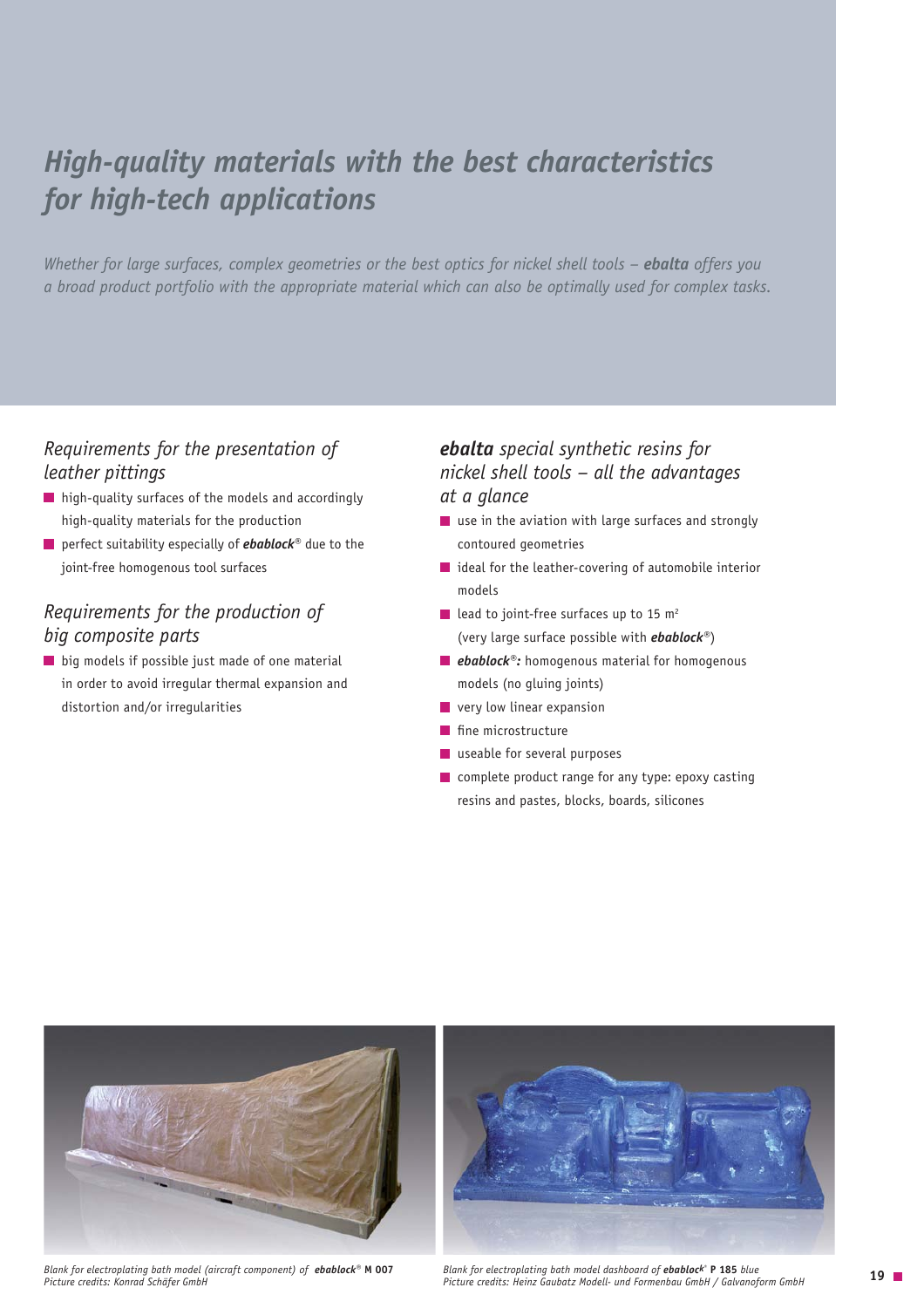### *ebablock®: the net-sized contour block material for jointless models, moulds and tools*

*Customized block material for easier and more precise machining: ebablock® provides you with an individually created product prefabricated exactly to you specifications. Our experts are happy to advise you from the choice of materials to the final model or tool.*

### *A new technology for individual tasks*

*ebablock®* is produced in close cooperation with the customer. *ebablock®* is manufactured according to your individual geometries as either block goods or net-sized blanks. Block thicknesses of up to 500 mm are possible. Outstanding performance features include the excellent surface quality, resulting from the homogeneously cast and stress-free tempered blocks with no adhesive joints. We can offer different qualities depending on the requirements profile. Common features of all of these are the good mechanical properties, easy machinability and a fine microstructure.

### *Higher performance, point by point*

Each *ebablock®* makes models, moulds and tools more comfortable and efficient.

- **T** You receive the block material to your specifications in individual sizes and geometries
- **Models, moulds and tools are jointless**
- **Adhesive work and joints become a thing of the past**
- $\blacksquare$  The net-sized contour significantly reduces milling times
- Each *ebablock®* possesses outstanding dimensional stability
- $\blacksquare$  Noticeable reduction in waste and refinishing
- $\blacksquare$  No operating capital is tied up since no boards have to be stocked

Altogether these plus points add up to one thing for you: a higher quality in the production of models, moulds and tools.

#### *High performance in customer support*

The *ebablock®* product series includes comprehensive customer support from your first contact with us to the completion of your job.

- We accompany your project from the beginning to end
- We submit you with a precise and individualised offer
- We create your *ebablock*<sup>®</sup> based on your specifica tions, regardless of whether you provide them as a CAD file or a sketch
- We manufacture the moulds you need
- We can also provide milling parameters and additional products for the optimum machining of the *ebablock®*





■ **20** *ebablock***<sup>®</sup> M 007** (3900 x 500 x 300 mm<sup>3</sup>)

*) Blank for cubing model of ebablock*® **M 007** *(3200 x 1600 x 420 mm3 )*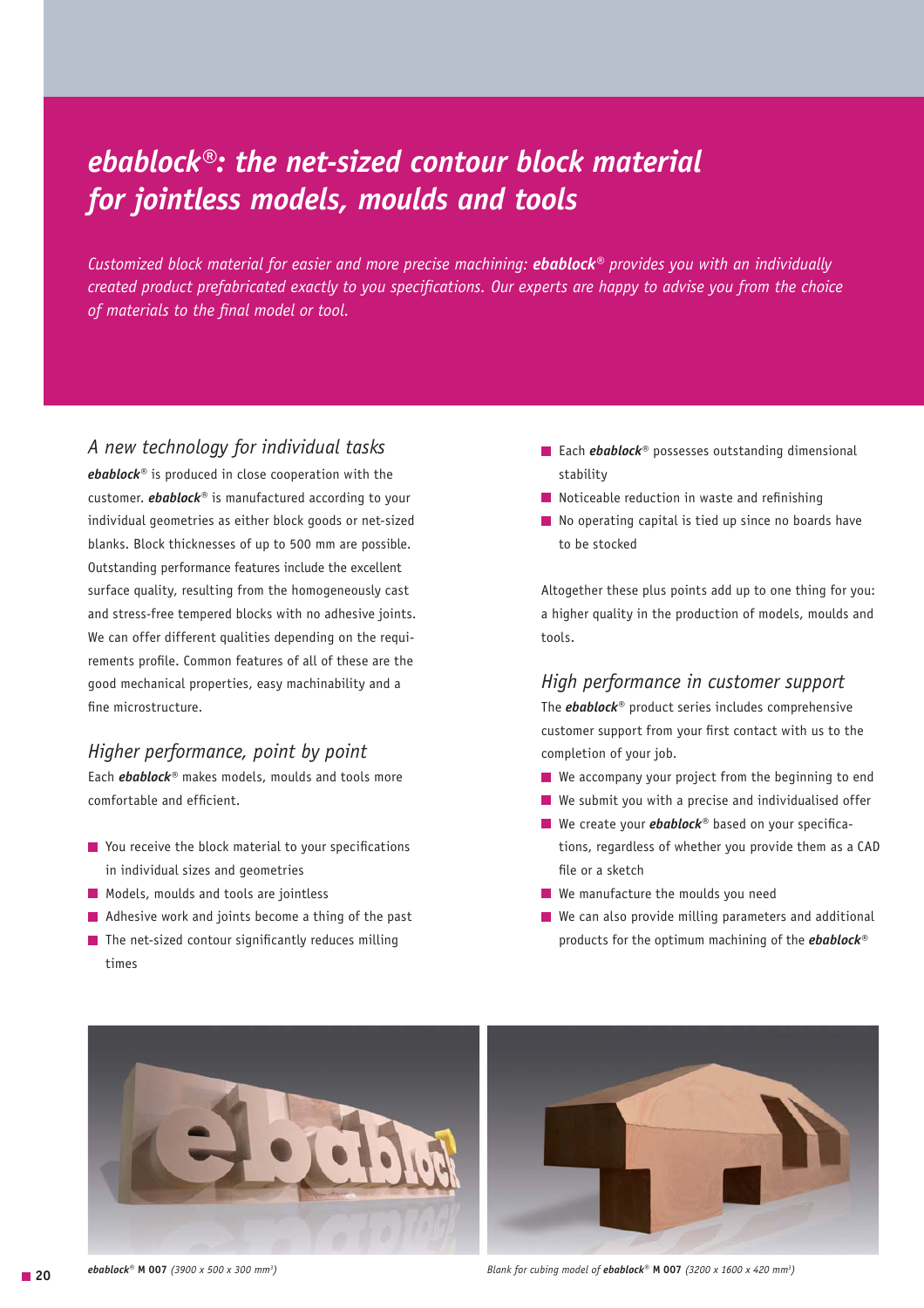### *Step by step to ebablock®*

*It´s easy to receive your individually manufactured block material. We will ship your ready-to-machine ebablock®, depending on the complexity and volume of your order as quickly as possible.*

### *1. Your order*

You send us a drawing or CAD file with the specifications and dimensions for the *ebablock®* you require.

### *2. Mould making*

We make a mould based on this data.

#### *3. Mixing materials*

We convert the raw material into a homogeneous mixture to meet your requirements 100%.

### *4. Casting the ebablock®*

Then we cast your individual block material. The resin matrix is free from bubbles thanks to prior evacuation.

### *5. Postcuring the ebablock®*

Once it has been cast, the *ebablock®* is postcured with an electronically controlled tempering process to rid the block of stresses and achieve optimal strength.



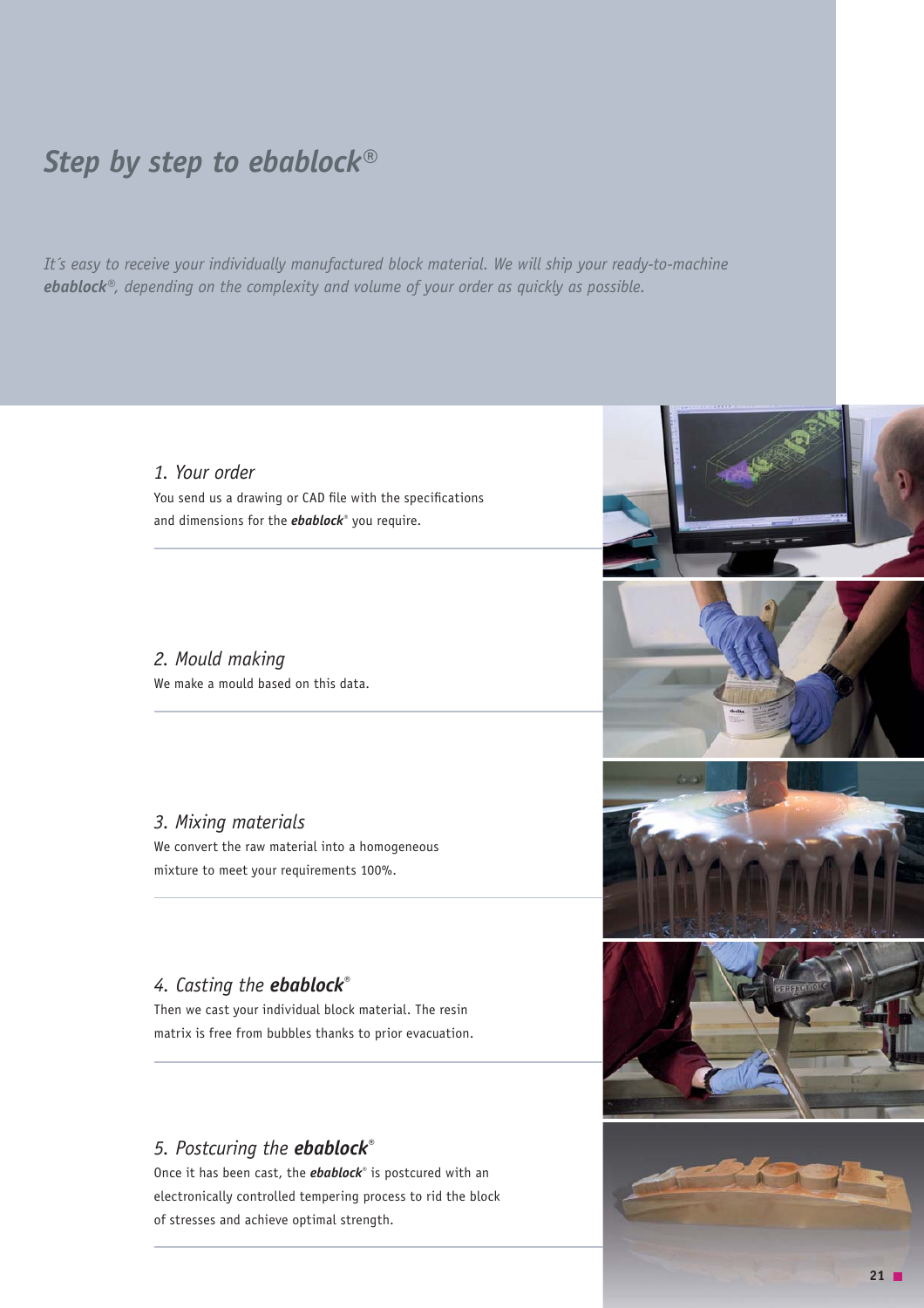## *Production auxiliaries for mould and tool making*

*ebalta offers a complete product range of auxiliaries of any kind for all kinds of working steps related to the making of moulds and tools.*

|                                            | two-component system for bonding, amendments                            | High strength               |
|--------------------------------------------|-------------------------------------------------------------------------|-----------------------------|
| Adhesive, repair and                       | and repairs of <i>ebaboard</i> , <i>ebablock®</i> and <i>ebazell</i> in | Very good workable          |
| casting compounds for<br>blocks and boards | corresponding colours                                                   | Weathering- and moisture-   |
|                                            |                                                                         | resistant                   |
|                                            | Two-component system for repairs of tools and models                    | Aluminium filled            |
| Repair paste alu                           | made of metal or tooling resin (also for cast parts                     | High heat resistance        |
|                                            | of aluminium or iron)                                                   |                             |
|                                            | For release of component surfaces                                       | Very short curing time      |
| Release agent T 1-1                        |                                                                         | Polishable                  |
|                                            |                                                                         | Apply with brush or spray   |
|                                            | For release of temperature-stressed mould                               | Pasty                       |
| Release wax T-2                            | surfaces. Suited for rough or porous surfaces                           | Polishable                  |
|                                            |                                                                         | Easy to apply               |
|                                            | For applying on temperature-stressed mould surfaces.                    | Pasty                       |
| Release wax T 7                            | Suited for epoxy and polyurethane resins, <b>ebacryl</b> and            | Applicable up to 120 °C     |
|                                            | polyester                                                               | Very well polishable        |
|                                            | Mineral and metallic filling materials, available as powder             | Good filling properties     |
| <b>Fillers</b>                             | or granulate (aluminium grits and powders in different                  |                             |
|                                            | grainings)                                                              |                             |
|                                            | Glass silk and staple fibre glass yarn in different basic weights.      | High strengthening effect   |
| Glass fabrics                              | Glass silk short fibres with fibres of 6 mm length                      | Easy to process             |
|                                            | Normal and thermostable sheets, various types available                 | Fast and easy handling      |
| Wax sheets                                 | in different thicknesses                                                | Adhesive-backed             |
| Pore sealer                                | Primer for sealing porous surfaces (wood, plaster), creates             | Quick drying                |
|                                            | highly smooth surfaces                                                  | Apply with brush or spray   |
|                                            | laminate system for mould making, for fast fabrication                  | Very dimensionally          |
|                                            | of negatives, post-curing dishs or for casting of clay                  | Very short production time  |
| Synthetic gypsum                           | moulds, no health and safety problems                                   | Low coefficient of thermal  |
| ebacryl L-1                                |                                                                         | expansion                   |
|                                            |                                                                         | Hardly flammable (flammable |
|                                            |                                                                         | material class DIN 4102-B1) |

*Please contact us if you cannot find the product you are looking for.*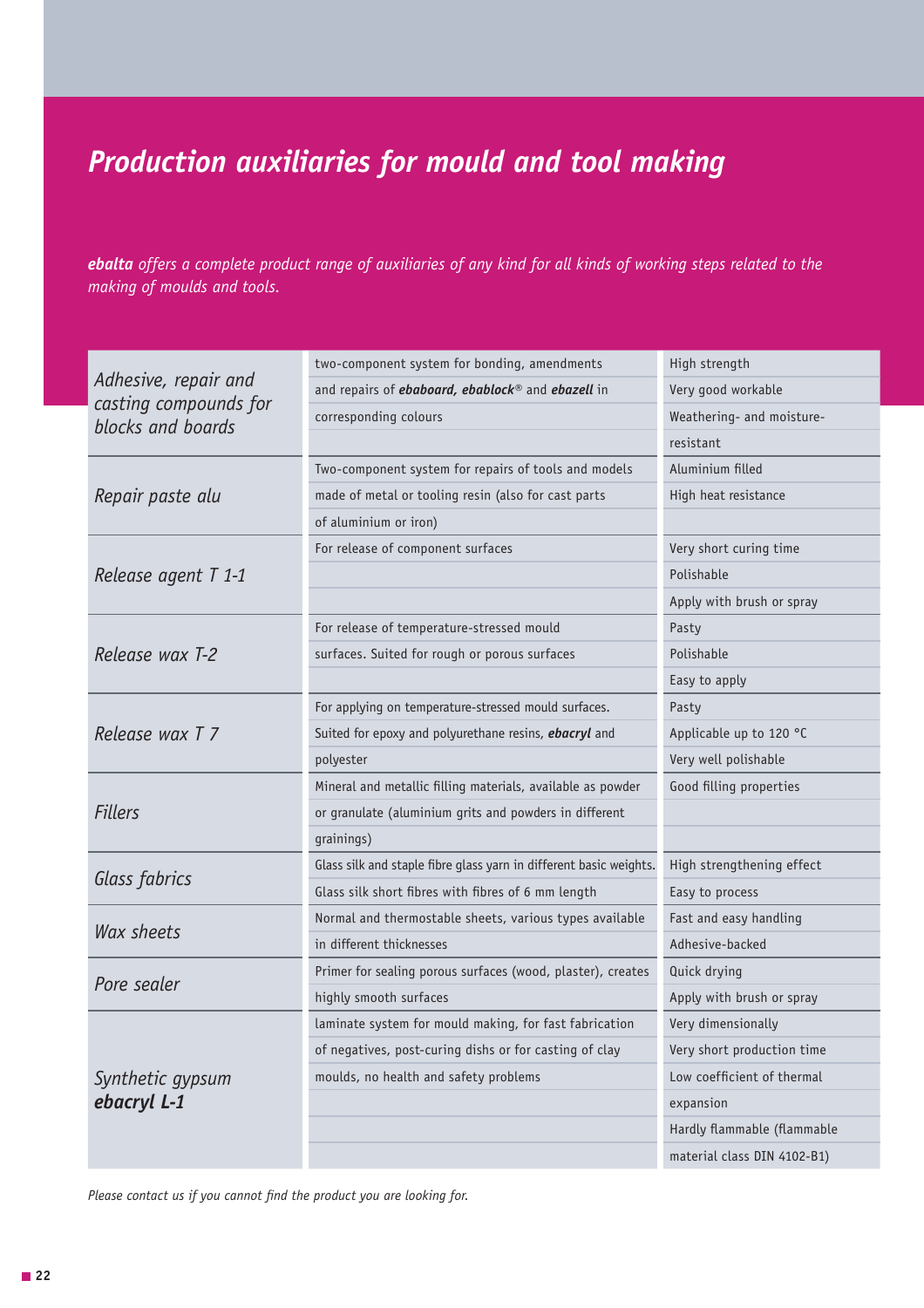### *The little helpers from ebalta*

*Developed specially for ebalta materials, this multi-facetted spectrum of little helpers makes it as easy as possible for you to handle our products.*

| <b>Brushes</b>                     |                     |                                                                     |
|------------------------------------|---------------------|---------------------------------------------------------------------|
| Flat brushes                       | $10 / 20 / 30$ mm   |                                                                     |
| Gussow brush                       | $12$ mm             |                                                                     |
| Gussow bristle brush               | 20 mm               |                                                                     |
| <b>Stirrers</b>                    |                     |                                                                     |
| Star stirrer                       | 90 / 130 mm         |                                                                     |
| Spiral stirrer                     | 70 / 90 mm          |                                                                     |
|                                    |                     |                                                                     |
| Gloves                             |                     |                                                                     |
| Latex gloves with / without powder | S/M/L/XL            |                                                                     |
| Vinyl gloves without powder        | S/M/L/XL            |                                                                     |
| Nitrile gloves without powder      | M/L/XL              |                                                                     |
| Cotton gloves                      | One size fits all   |                                                                     |
| <b>Mixing Cups</b>                 |                     |                                                                     |
| Plastic mixing cup                 | 350 / 860 / 2100 ml |                                                                     |
| Cardboard mixing cup               | Small / Large       |                                                                     |
|                                    |                     |                                                                     |
| <b>Adhesives</b>                   |                     | Sprühklebr                                                          |
| Dries-in-seconds adhesive AD 51    | 20 g bottle         | 00ml 279                                                            |
| Spray adhesive                     | 400 ml can          |                                                                     |
|                                    |                     |                                                                     |
| Plasticine (kneadable wax)         |                     |                                                                     |
| Superplasticine                    | Yellow              |                                                                     |
|                                    |                     |                                                                     |
|                                    |                     |                                                                     |
| <b>Miscellaneous</b>               |                     |                                                                     |
| Cleaning solvent                   | $5/25$ kg canister  | $\begin{array}{ c c }\hline \bullet & \times \\ \hline \end{array}$ |
| Preservative spray                 | $0.23$ kg can       |                                                                     |
|                                    |                     |                                                                     |

*Other production auxiliaries can be found in our brochure "The little helpers from <i>ebalta*".